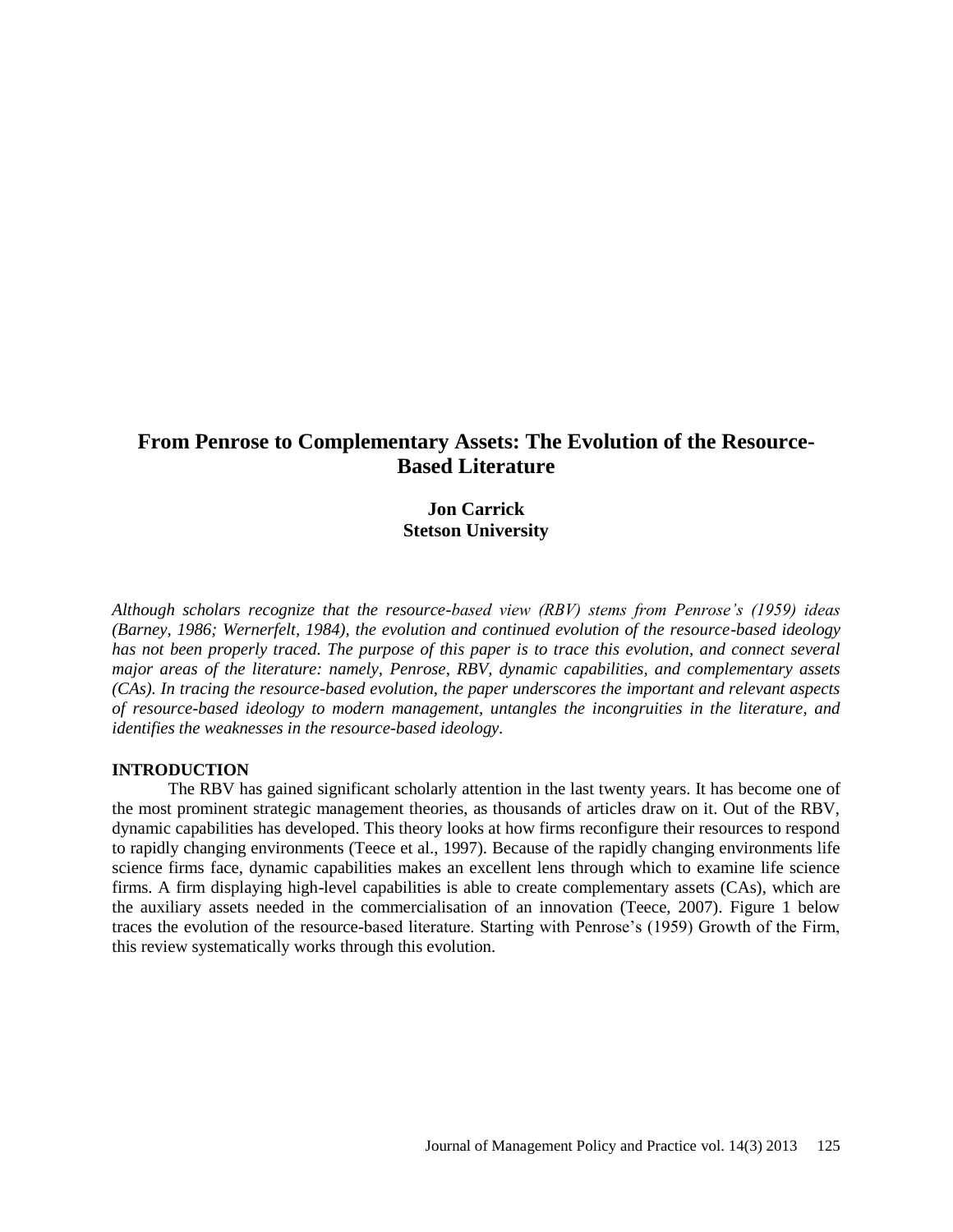

Source: Author

### **PENROSE**

Penrose's (1959) growth of the firm is one of the earliest theories to address why some firms grow at a faster pace than others. Not only is this an important piece because it is one of the first significant pieces to look at firm growth from a strategic management perspective, but it is also the basis for the RBV and several other modern strategic management theories.

According to Penrose (1959), a firm is an administrative structure with productive resources. These productive resources are both physical and human. The physical are the tangible assets, such as plants and materials. Human resources are the labour that the firm has available. The function of the firm is to engage these resources to create outputs. In order to maximise outputs, the firm must recognise productive opportunities, which are the opportunities of output that are available to the firm (Penrose, 1959).

Arguably, Penrose's largest contribution is her managerial view of the firm (Kor & Mahoney, 2004). Prior to her work in *The Growth of the Firm*, scholars mostly ignored the influence of management. She, on the other hand, saw management as one of the most important resources of the firm. Resources themselves are not enough to make a firm grow. Management is needed to convert resources to valuable outputs (Teece, 1986; Winter, 2003). These valuable outputs she calls 'productive services,' which she differentiates from resources that have no value until they are converted to something productive (Kor & Mahoney, 2004). A manager's firm-specific knowledge can adjust and expand, which allows a firm to grow over time; managers can be hired and trained in the long run. However, in the short run management expansion is limited because of the time it takes to hire them. This causes a bottleneck to growth, which is known as the 'Penrose Effect' (Uzawa, 1969). Penrose also makes significant contributions to the process of innovation within the firm. Specifically she attributes unused resources as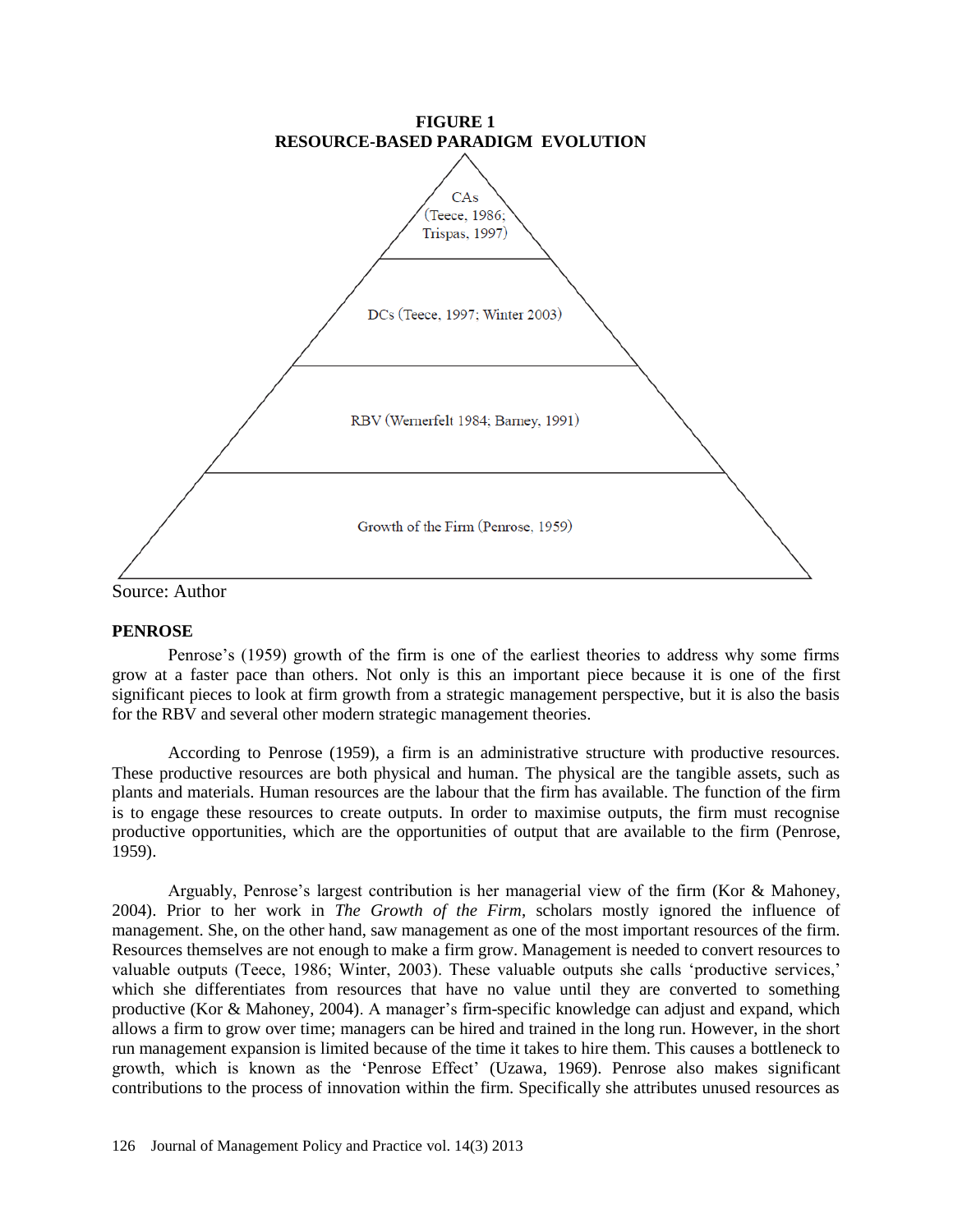the source of firm innovation. This excess capacity is one of the key variables to firm growth (Penrose, 1959).

The variables described above are the building blocks of the RBV. One of the main architects of the RBV, Barney (1991, p.103), credits Penrose's contributions:

*'Her work portrayed how resources may provide long-term rent streams'.*

Many of the prominent theories in management trace back to Penrose's *The Theory of the Growth of a Firm*. Most notably are the RBV and dynamic capabilities models. Penrose's ideas on physical and human resources provided the foundation for the RBV (Rugman & Verbeke, 2005). *The Theory of the Growth of the Firm* also lays the groundwork for other growth theories, as it describes firm growth happening over a series of steps (Rugman & Verbeke, 2005).

#### **RBV**

Penrose's main ideas are disseminated in her 1959 piece, but it was not until years later that her ideas were fully realized. Throughout the 1960's, 1970's and into the early 1980's, Industrial Organisational (IO) economics became popular in the strategic management literature (Conner, 1991). This literature is concerned with the influence of the outside forces on the market. By far the most influential work to come out of this school is Porter's Forces Model. According to the theory, the firm holds some degree of control in its strategic direction, but its ability to compete is limited within the confounds of its industrial environments (Miller & Dess, 1993). Whilst there is a sound basis for looking at environmental forces, critics contend that IO-related theories are overly concerned with outside forces and neglect firm resources and abilities. Although Hendry (1990) finds fault in assuming that markets work in equilibrium, many economic and political barriers show otherwise. Furthermore, studies have found that even firms that operate within sub-optimal environmental conditions are able to achieve above average economic rents (Schoemaker, 1990).

These shortcomings brought scholars back to Penrose's growth ideas. Wernerfelt (1984) and Barney (1986) extended her ideas into the RBV of the firm. These pieces, concerned with integral resources, examined firm competitiveness from the resource side, instead of the product or industrial standpoint. Accordingly, the basis of competitive advantage in lies in a firm's bundle of resources (Wernerfelt, 1984); thus firms with superior bundles of resources enjoy superior performance. Conceptually, this is an easy theory to grasp, but in practice it is difficult to understand clearly. For starters, what constitutes a resource? Penrose defines a resource in terms of either physical or human capital. Physical capital consists of the tangible property of the firm (e.g. land, equipment, etc.), and human capital is the knowledge and abilities of a firm are contained within it workers. Werenerfelt (1984, p.171) offers a similar definition: '*Those attributes of a firm's physical, human, and organisational capital that do enable a firm to conceive of and implement strategies that improve its effectiveness'.*

Figure 2 presents Maier's (2004) comprehensive categorisation of resources. He divides resources into tangible and intangible assets. He then further breaks each of these categories down. Tangible assets are divided into two groups: financial and physical. Intangible assets are divided into person independent and person dependent resources. This is a comprehensive categorisation that is similar to several others offered in the literature (Black & Boal, 1994; R. Hall, 1992; Ray, Barney, & Muhanna, 2004).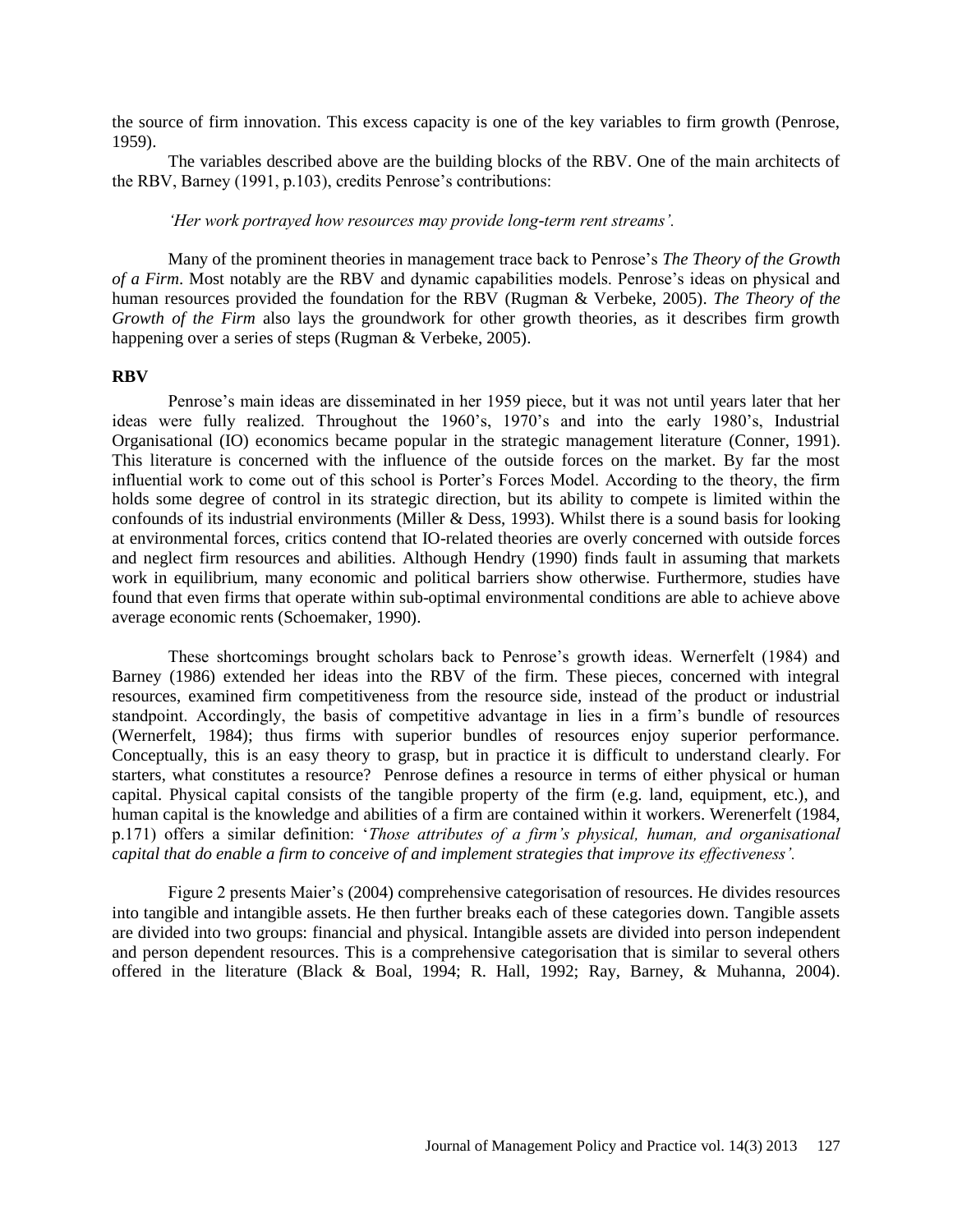

Source: Maier (2004, p. 221)

In theory, the categories and definitions of resources are straightforward. In practice though, they are not as clear cut. For example, when is access to a network considered a resource? If a life science firm can simply join a large network, such as the US Bio Organisation, is this still a resource? This grey area is a large source of criticism for the RBV (Priem and Butler, 2001). Measuring resources has proven even more problematic, especially for intangible ones. For example, how can the reputation of a firm be convincingly measured? To overcome these shortcomings, a number of RBV scholars have created ways to measure intangibles. Bontis, et al. (1999) suggest that there a host of correlations that can be looked at between intangible assets and objective measures, such as return on investment (ROI); these suggestions are further supported by several other studies (Barth & Clinch, 1998; Bowman & Ambrosini, 2003; Rodov & Leliaert, 2002). However, even these studies acknowledge that there is no perfect way to measure resources. It is especially difficult to measure all of a firm's resources. In an in-depth analysis of studies using the RBV, Newbert (2007, p. 141) found that 76% of RBV studies only examine one resource. Furthermore, he finds that less than 5% of studies looked at more than two resources, perhaps because it is so difficult to isolate resources; most modern firms are a web of interconnected resources, and often resources share functions (R. Hall, 1993). This is the central argument of Priem and Butler (2001) who contend that how resources create value cannot possibly be discerned. For example, how does a life science firm discern between the value of the scientific staff and their equipment? Life science firms usually have advanced scientific equipment, but it is rendered useless without the skilled scientists who use it; so in this instance which is more valuable, the equipment or the scientists? As this example illustrates, it is extremely difficult to gauge the value of a resource.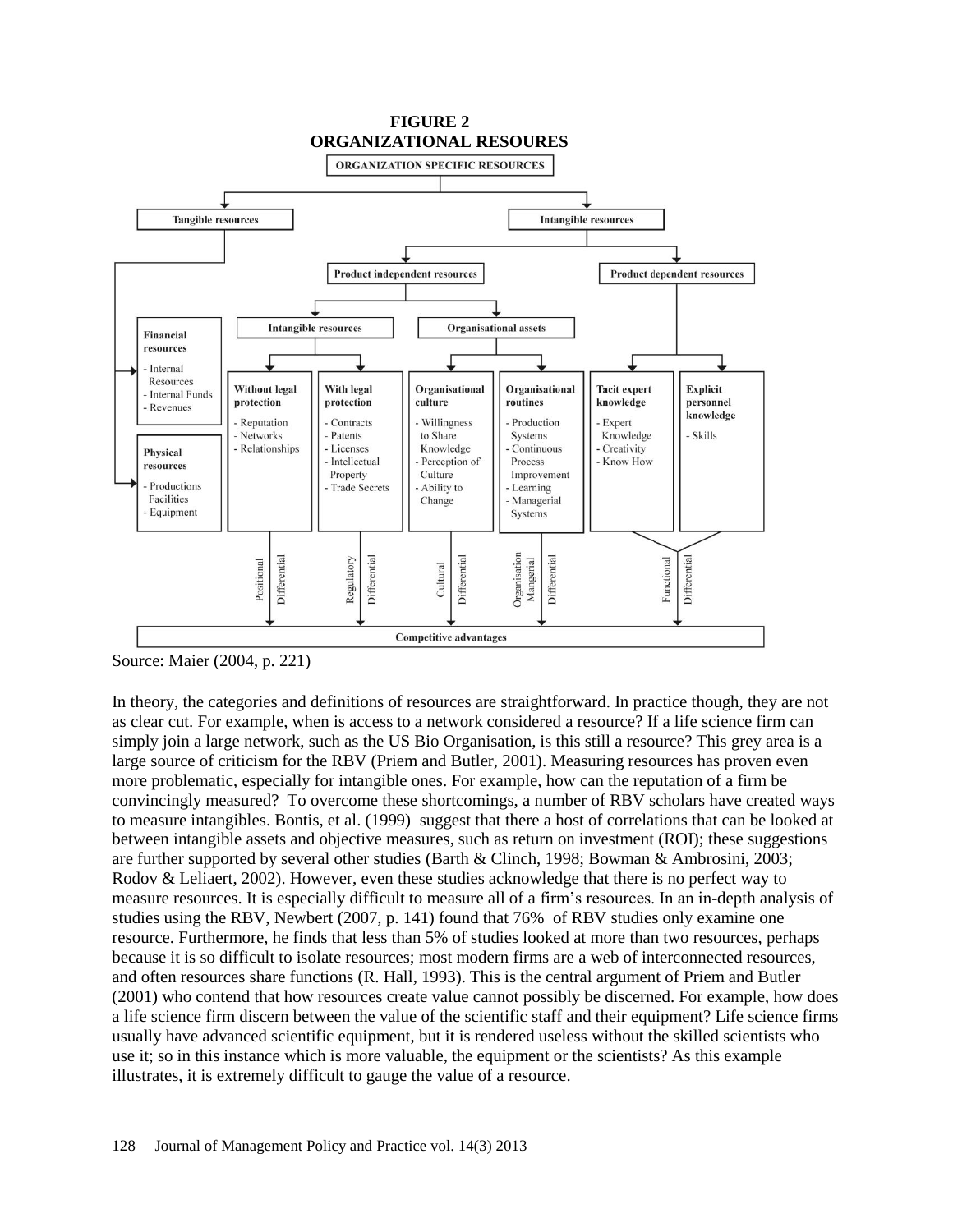Barney (1991) and others contend that the valuable, rare, imperfectly in-imitable and nonsubstitutable (VRIN) framework discerns how a resource creates value. Accordingly, a resource must meet the VRIN criteria for it to help the competitive position of a firm; i.e. the resource is valuable, rare, imperfectly imitable and non-substitutable. A number of scholars feel that it is too difficult to discern whether or not a resource meets these criteria, and for this reason have rejected, at least parts, of the theory (Priem & Butler, 2001). However, many management scholars, at least to an extent, have accepted the VRIN framework, which explains why it is such a prevalent theory in management. However, not all resources are a source of permanent competitive advantage, as changing environmental factors influence the relative value of a resource (Eisenhardt & Martin, 2000; Fiol, 2001); i.e. changing environments and organisational factors degrade the value of certain resources whilst increasing the value of other resources. However, some scholars contend that firms consistently find and better allocate resources; therefore, some types of resources are a source of sustained competitive advantage (Barner, 2001; Mikado, 200).

Although the VRIN framework provides a basis for how a resource gives rise to competitive advantages, it does not explicitly state how resources are obtained or developed (Hoopes, Madsen, & Walker, 2003). Some contend that firms develop resources from superior resource picking abilities (Barney, 2001; Lounsbury & Glynn, 2001); whilst others contend that firms develop resources from other resources (Makadok, 2001; Teece et al., 1997; Winter, 2003). The lack of clarity in how resources are developed and used has even led to the contention that the RBV has no management implications (Priem & Butler, 2001). Accordingly, the RBV tells managers to obtain VRIN resources, but it offers no prescriptions or insights on how to obtain these resources. Furthermore, it gives little input on how to use the resources once they are obtained (Miller, 2003). Barney (2005) suggests that these are not problematic because the theory was never intended to be prescriptive. However, Starkey and Madan (2001) clearly show that there is a major disconnect between scholars and practitioners, and that if management research does not provide relevance to practitioners, then it will become irrelevant. Furthermore, Vila and Canales (2008) suggest that managers must have a clear picture of the issues they wish to address in the planning process. In its current state, the RBV makes it difficult for practitioners to define resource based issues, and for this reason the RBV needs to make strides to make a clearer connection to the practice of management.

### **DYNAMIC CAPABILITIES**

The previous discussion indicates that the RBV has become one of the most widely used theories in management. It also suggests that it is a useful theory, but there are several flaws that limit its application. The most common criticism of it is its static nature (Priem & Butler, 2001). This makes applying a RBV lens to a fluid industry, such as the life sciences, difficult. Life science resource demands rapidly change, which changes the values of a firm's resources (Carayannopoulos & Auster, 2010). To get beyond the criticisms, researchers started applying a dynamic view of how resources are integrated, built, and reconfigured to respond to changing environments to create sources of sustained competitive advantage (Teece & Pisano, 1994). This view evolved into what is now called dynamic capabilities, which is one of the only frameworks to offer plausible insights on the growth of technology based firms.

Dynamic capabilities stems from the RBV (Helfat & Peteraf, 2003; Mikado, 2001; Teece et al., 1997). However, several other fields have also influenced its evolution; including organisational learning (Argyris & Schon, 1978; March, 1991), evolutionary economics (Schumpeter & Opie, 1934), transactions cost analysis (Coase 1937; Monteverde and Teece 1982) and competencies (Patel & Pavitt, 1997; Prahalad & Hamel, 1994). Dynamic capabilities draws heavily on how the firm absorbs and applies knowledge. In doing so it makes extensive use of Nelson and Winter's (1982) emphasis of routines, and the importance of the individual on organisational routines (Cyert & March, 1992). Whilst dynamic capabilities evolved from the RBV, it is important to note that the idea of resources does not simply go away because of the introduction of dynamic capabilities. Resources are central to how dynamic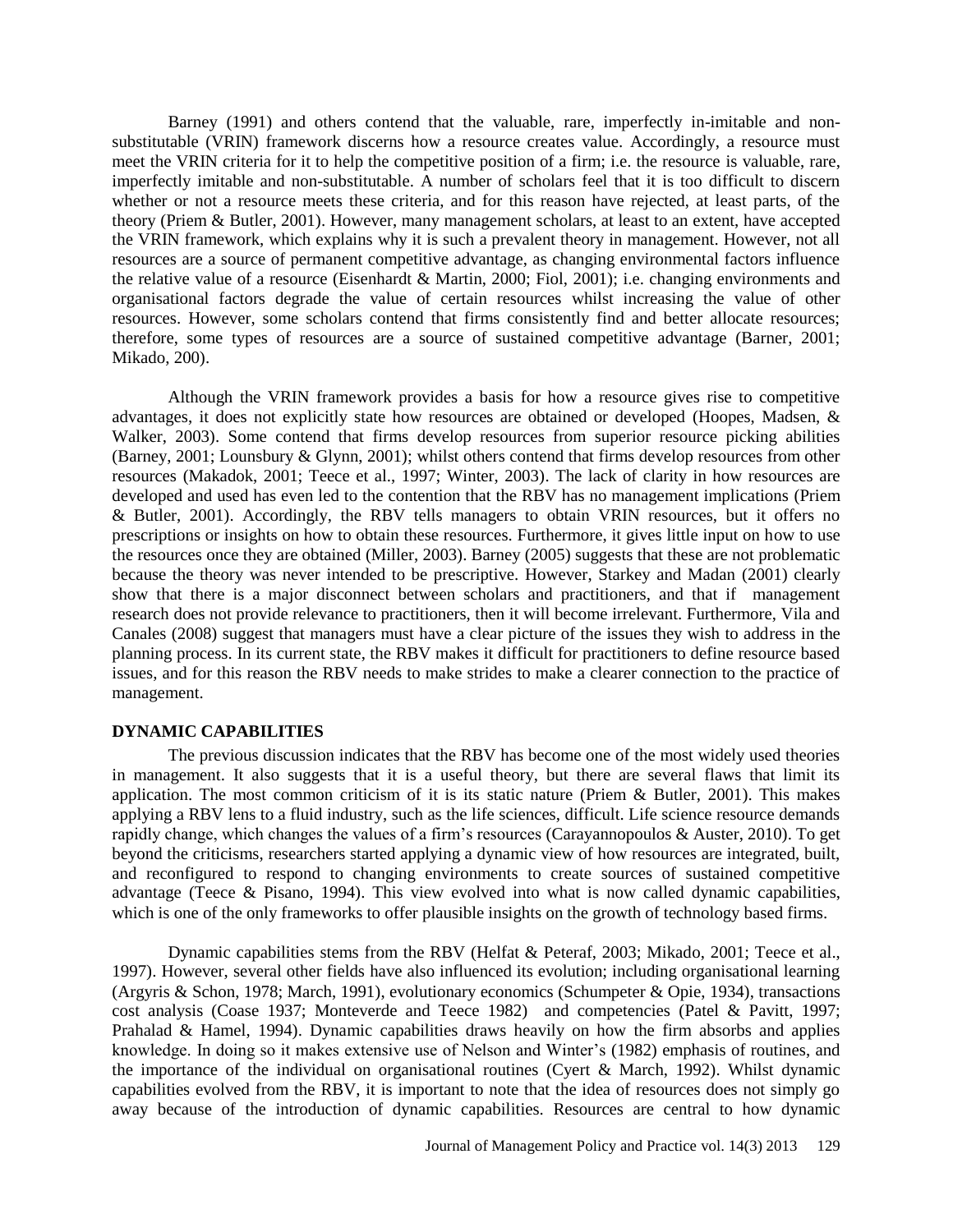Capabilities are formed and what they reconfigure. Several scholars (Bowman & Ambrosini, 2003; Eisenhardt & Martin, 2000; Helfat & Peteraf, 2003; Makadok, 2001) suggest that the traditional resource picking view is still important as well as complementary to dynamic capabilities; i.e. firms can have a competitive advantage in picking resources, but they can also use these resources more effectively by reconfiguring them in the most optimal manner.

Collis (1994) is one of the first to explicitly identify dynamic capabilities in his categorisation of *static*, *dynamic* and *creative*. A static capability is the ability of a firm to perform basic functions, including marketing and simple manufacturing; functions that almost any firm could easily become proficient at. He refers to dynamic capabilities as those that help the firm learn or grow. These are capabilities such as improving operational efficiency through trial and error. Creative capabilities he describes as 'metaphysical' (p.146), and are used for higher-level innovation. Whilst the ideas introduced by Collis are not markedly different than those in the modern-day theory of dynamic capabilities, he is rarely mentioned as a pioneer on the topic. Most notably, he is not cited in the most influential papers on dynamic capabilities, Teece, Pisano and Sheen (1997). This piece also emphasises the ability of a firm to reconfigure its resources, but it focuses on paths, positions and processes. Paths refer to the firm's history and future opportunities available to the firm. Past paths represent how it evolved, what it has learned and the major events that have influenced its decision-making. Future paths represent the strategic alternatives available to the firm. Positions refer to the resource stocks of the firm. These resource stocks have a large bearing on dynamic capabilities because resources are what dynamic capabilities reconfigure. Processes refer to the internal routines of the firm, especially those that have a significant impact on changing the firm. Another distinction of Teece et al.'s (1997) ideas on dynamic capabilities is the emphasis of rapidly changing environments, especially technical environments. The next section further compares notable dynamic capabilities' definitions offered in the literature.

### *Definitions and Frameworks of Dynamic Capabilities*

Most research follows Teece et al.'s (1997, p. 516) definition: *'the firm's ability to integrate, build, and reconfigure internal and external competences to address rapidly changing environments'*. In a different vein, Eisenhardt et al. (2000, p. 1106) emphasise the importance of resources in their definition of dynamic capabilities: *'strategic and organizational processes like product development , alliancing, and strategic decision making that create value for firms within dynamic markets by manipulating resources into new value creating strategies'*. Solo and Winter (2002, p. 340) offer another definition emphasising the importance of the customer and the competition: *'A dynamic capability is a learned and stable pattern of collective activity through which the organization systematically generates and modifies its operating routines in pursuit of improved effectiveness'*. The problem with these, along with the other definitions scattered throughout the literature, is that they are vague. Conceptually, most of the definitions make sense, but operationally it is almost impossible to pin down what a dynamic capability is from these definitions. Zahra et al. (2006) suggest that three common elements are confounded in the literature: 1) substantive capability, 2) environmental characteristics and 3) higher order capabilities. This problem is largely because of the lack of clear and specific definitions (Salvato, 2003). There has been a movement to clarify the definition, but this has gone in many uncoordinated directions, highlighted in Table 2-1. From this table, it is evident there are several inconsistencies. A central problem is that these definitions assume that a capability is only dynamic if it provides a competitive advantage. Tautologically this assumption is flawed. For example, the definition offered by Rind ova and Taylor (2002, p. 16): *'A newer source of competitive advantage in conceptualising how firms are able to cope with environmental changes'.* This definition does not delineate where competitive advantages stem from. It also fails to consider that a dynamic capability is often only a building block or one part of a competitive advantage.

In short, the definitions presented in the literature give a good sense of what dynamic capabilities are, but they are still not specific enough. A better direction for defining dynamic capabilities is to trace it back to its ontological roots and hierarchically break it down. Put differently, the concept is too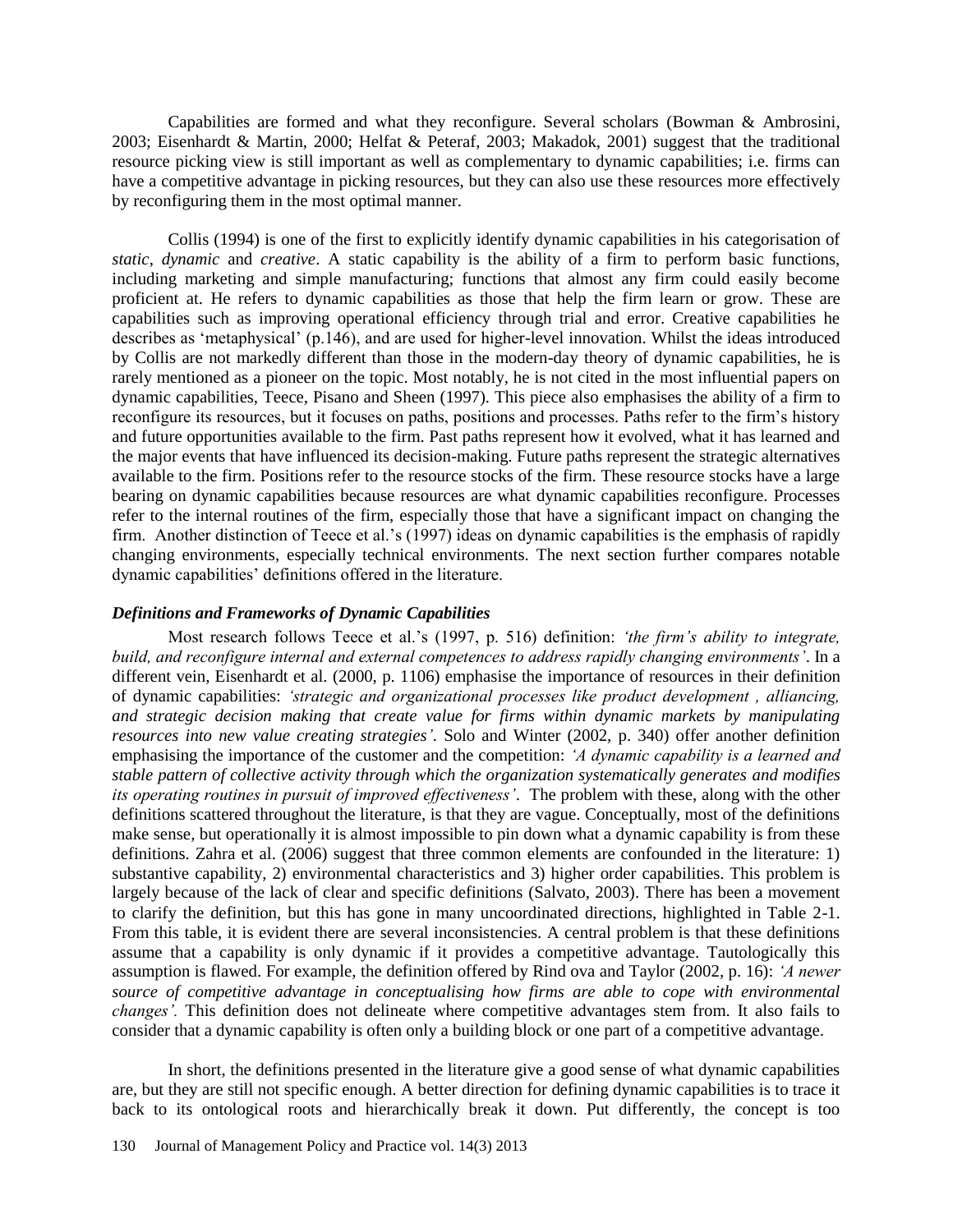complicated to define in one sentence, and it would be better for the literature to break the definition into interrelated pieces.

| Author                                   | Definition                                                                                                                                                             |
|------------------------------------------|------------------------------------------------------------------------------------------------------------------------------------------------------------------------|
| Helfat (Kaplan, Murray, &                | The subset of the competences/capabilities that allow the firm to create new                                                                                           |
| Henderson, p. 342)                       | products and processes and respond to changing market circumstances.                                                                                                   |
| Teece et al. (1997, p. 516)              | The firm's ability to integrate, build and reconfigure internal and external                                                                                           |
|                                          | competences to address rapidly changing environments.                                                                                                                  |
| Eisenhardt and Martin (2000, p.<br>1107) | The firm's processes that use resources – specifically the processes to integrate,<br>reconfigure, gain and release resources - to match or even create market change. |
|                                          | Dynamic capabilities thus are the organizational and strategic routines by which                                                                                       |
|                                          | firms achieve new resources configurations as market emerge, collide, split,                                                                                           |
|                                          | evolve and die.                                                                                                                                                        |
| Griffith and Harvey (2001, p. 598)       | A global dynamic capability is the creation of difficult-to-imitate combinations                                                                                       |
|                                          | of resources, including effective coordination of inter-organizational                                                                                                 |
|                                          | relationships, on a global basis that can provide a firm a competitive advantage.                                                                                      |
| Lee et al. (2002, p. 729)                | A newer source of competitive advantage in conceptualizing how firms are able                                                                                          |
|                                          | to cope with environmental changes.                                                                                                                                    |
| Rind ova and Taylor (2002, p. 16)        | Dynamic capabilities evolve at two levels: a micro-evolution through 'upgrading                                                                                        |
|                                          | the management capabilities of the firm' and a macro-evolution associated with                                                                                         |
|                                          | 'reconfiguring market competencies'.                                                                                                                                   |
| Zahra and George (2002, p. 186)          | Dynamic capabilities are essentially change-oriented and help firms redeploy                                                                                           |
|                                          | and reconfigure their resource base to meet evolving customer demands and                                                                                              |
|                                          | competitor strategies.                                                                                                                                                 |
| Solo and Winter (2002, p. 340)           | A dynamic capability is a learned and stable pattern of collective activity                                                                                            |
|                                          | through which the organization systematically generates and modifies its                                                                                               |
|                                          | operating routines in pursuit of improved effectiveness.                                                                                                               |
| Winter (2003, p. 991)                    | Those that operate to extend, modify or create ordinary (substantive)                                                                                                  |
|                                          | capabilities.                                                                                                                                                          |
| Zahra et al. (2006, p. 920)              | The abilities to reconfigure a firm's resources and routines in the manner                                                                                             |
|                                          | envisioned and deemed appropriate by the firm's principal decision-maker(s).                                                                                           |
| Helfat (2007, p.1)                       | The capacity of an organization to purposefully create, extend, and modify its                                                                                         |
| Helfat and Peteraf (2009, p. 91)         | resource base.                                                                                                                                                         |

## **TABLE 1 DEFINITIONS OF DYNAMIC CAPABILITIES**

Source: Author based on Zahra et al. 2006.

### *Dynamic Capabilities Frameworks*

The unbounded definitions of dynamic capabilities are complemented by the lack of a coherent framework. Many different authors (most notably, Eisenhardt & Martin, 2000; Makadok, 2001; Zahra et al., 2006) have proposed theoretical frameworks. However, as of yet not one of these has become widely accepted. These models share several commonalities. Almost all of the models view dynamic capabilities as a standalone theory that stems from the RBV. One notable exception to this is Mikado (2001), whose model does not substitute dynamic capabilities for resources. Instead his model views them as complementary; i.e. managers help firms grow by both strategically picking resources and using dynamic capabilities to optimise their resources.

Winter (2000) developed a hierarchical conceptualisation of dynamic capabilities based on Collis' categorisation. Winter's conceptualisation includes an ordered level categorisation of zero-level, first-order and second-order dynamic capability. A zero-level capability is the most basic and is the operational capabilities needed to run a firm in the short term. A first-order capability is dynamic, the ability of a firm to reconfigure resources and respond to market conditions. An example is the ability of a pharmaceutical firm to recognise an opportunity for a new drug development opportunity. A second-order is the capability of learning. This capability facilitates identifying, creating and modifying dynamic capabilities that are most useful in the firm's operations. According to this hierarchical model, all three are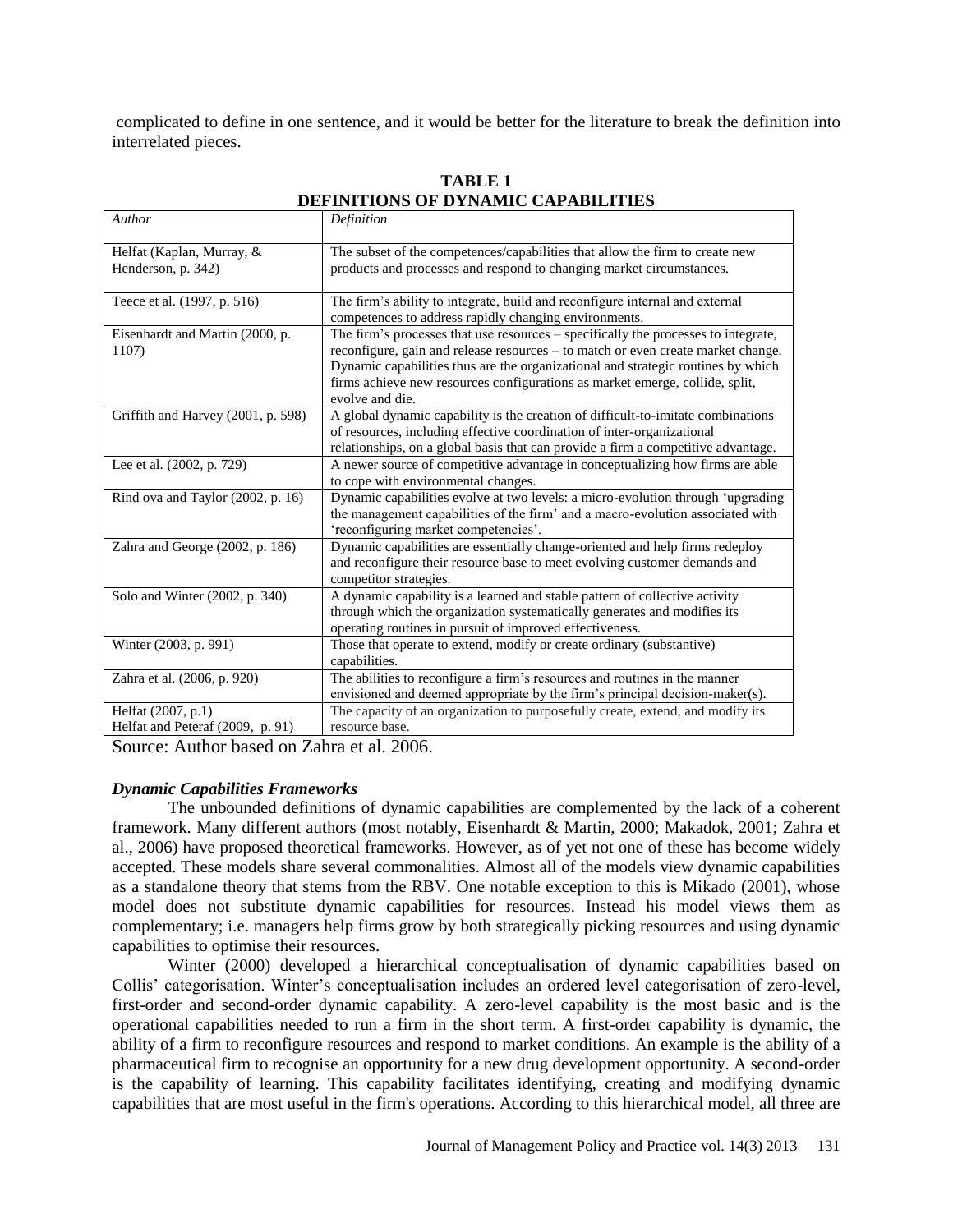linked together and build off of one another to create the total capabilities of a firm. Another premise of the model is that higher-level capabilities are not always beneficial to a firm, and in some cases, the cost of developing them is a poor use of resources. Whilst this is an interesting model, there are still many holes in it. Most notably, this model does not clearly define each level. Furthermore, it could also be argued that learning is a key element to the broader concept of dynamic capabilities. For these reasons few studies have used this model. Nevertheless, this hierarchical conceptualisation of capabilities has the potential to unearth insights on the values of their different types of dynamics. It would be beneficial for future research to synthesise and further the ideas presented by Collis (1994) and Winter (2003) into a more specific model(s).

The dynamic capabilities literature tends to emphasise three elements: (1) learning, (2) routines and (3) the environment. Each of these is detailed below.

#### *Learning*

The importance of learning is scattered throughout the dynamic capabilities literature. In their conceptualisation of dynamic capabilities, Eisenhardt et al. (2000) suggests that learning mechanisms underlie the development of dynamic capabilities. They suggest that firms with more experience in responding to change are more apt to develop dynamic capabilities. However, anecdotal and empirical evidence (Boccardelli & Magnusson, 2006; Macpherson, Jones, Zhang, & Street, 2004; Newbert, 2005) suggests the opposite. Take for example the rise of Google, Microsoft and Dell. These firms were all inexperienced and were in competition with well-established firms, yet all of them significantly outgrew their competitors because they learned quicker and responded better to changing business environments, even though they had little previous learning experience. Furthermore, Autio et al. (2000) found that new ventures have an advantage in the internationalisation process because of their learning advantage of newness; i.e. new firms do not have the bad habits of established firms and respond to market conditions more swiftly. Solo and Winter (2002, p. 348) propose a better view on the development of dynamic capabilities through three learning-related mechanisms: 1) past experience, 2) knowledge articulation and 3) knowledge codification processes; accordingly, these three mechanisms underpin learning capabilities.

Winter (2000) goes against the grain of these studies to explore when learning adversely effects a firm's dynamic capabilities. In this paper she suggests that firms can focus too much on learning and not make the most effective use of their resources. This piece is unique because it challenges the rhetoric so often seen in the literatures of dynamic capabilities, absorptive capacity and organizational learning that say learning always has a positive effect. Though learning is one of the most popular themes in dynamic capabilities, relatively little empirical support backs it up. Most of the learning studies cited in dynamic capabilities are studies from other fields that are synthesised into the analysis of dynamic capabilities. One notable empirical study is the Engelhard et al. (2002) analysis of the dynamic learning of a major pharmaceutical company. Their analysis indicates that it is critical for biopharmaceutical firms early on to enable learning capabilities and to create actionable knowledge based on what they have learned. Engelhard et al. (2002) also support the idea that knowledge is only important if it is actionable. In a similar study Swift and Hwang (2008) suggest that organisational learning requires organisation-wide commitment, including top managers, mid-level managers and line workers in order to articulate, codify, and disseminate knowledge derived. This piece is also significant in that it takes a holistic look at the learning approach, instead of just looking at the importance of top management in the learning process. In a similar vein Davies and Brady (2000) found in their study of telecommunication manufacturing firms that it is vital to develop organisational-wide learning capabilities from previous experiences.

#### *Routines*

The second reoccurring theme in the dynamic capabilities literature is routines. Teece et al. (1997) referred to these as processes in their conceptualisation of dynamic capabilities and defined this as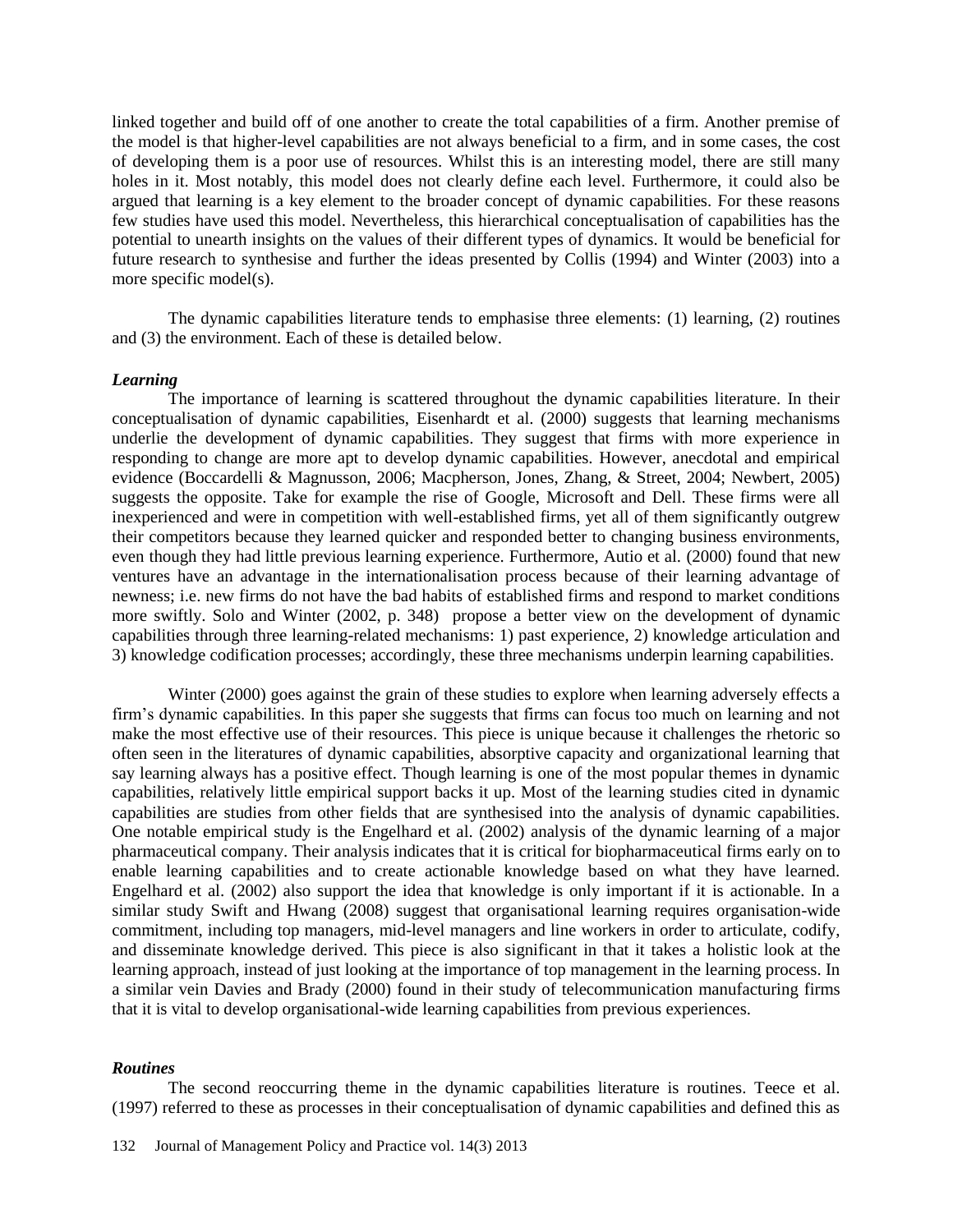the way things are done within the firm. This emphasis on routines is a central source of criticism. The critics note that this is tautological, vague and immeasurable (Blomqvist, Kyläheiko, & Virolainen, 2002; Priem & Butler, 2001). Eisenhardt and Martin (2000) argue that these are criticisms of the RBV and that dynamic capabilities is differentiated because such routines are identifiable and empirically measurable. They point to product development and strategic decision making as examples of identifiable and measurable routines. However, strategic decision making is an abstract topic to measure, and there is little empirical support of how routines influence dynamic capabilities; so Eisenhardt and Martin's (2000) arguments do not completely dispel the critic's points of contention.

Zahra et al. (2006a) propose that organisational routines are an antecedent to organisational learning and change. This notion is supported by Inanity and Clark's (1994) study on the integration of dynamic capabilities in automobile and computer industries. Although an interesting and insightful study, its findings are far from conclusive because of the weak measures they drew from secondary data. Another study by Abuja and Lambert (2001) concludes that the routine of continual experimentation is critical to reconfiguring capabilities to respond to environmental conditions in the global chemical industry. According to this study, experimental routines are the basis of how new knowledge on which these firms compete is created. Whilst the aforementioned studies offer insights on the importance of routines, they do not empirically support the emphasis placed on routines as suggested in marquee works on dynamic capabilities (Eisenhardt & Martin, 2000; Teece et al., 1997; Winter, 2003; Zollo & Winter, 2002). This is not to suggest that routines are not important; rather more empirical work needs to isolate the importance of routines in dynamic capabilities.

### *Environment*

A third emphasis of dynamic capabilities models is the importance of the environment. Dynamic capabilities is an especially useful lens to examine firms in rapidly changing business environments (Blyler & Coff, 2003; Davies & Brady, 2000; Eisenhardt & Martin, 2000; D. Teece & Pisano, 1994; Teece et al., 1997). The importance of responding to a rapidly changing environment is a plausible explanation as to how young resource constrained firms can enter markets and outperform large and rich competitors (March, 1991). A prime example of this is the rise of Microsoft: A young firm started by two college dropouts who out-performed multibillion dollar firms, Microsoft credits much of their success, especially their early success, to their ability to out manoeuvre and respond to the tremendous technical changes taking place in the software industry (Stross, 1997). Researchers emphasise the importance of dynamic capabilities in technology-based industries such as software, biotechnology and semiconductors because the changing technology in these industries requires firms to quickly change their operations and product offerings in order to stay competitive. Conventional wisdom and anecdotal evidence support the effect rapidly changing environments have on firms; however; there is little empirical work to fully substantiate it. Most of the studies on the influence of environments cited in dynamic capabilities are from studies not specific to dynamic capabilities.

Figure 3 conceptualises the effect that the environment has on the firm. The figure starts with an original resource combination that is then shocked by an outside event. Outside events are either new market opportunities or external shocks. Examples of external shocks are changing economic conditions, technological shifts or political events. The dashed line from external shocks to new opportunities in the figure represent the new paths that arise as the result of external shocks (Deeds et al., 2000; Zahra & George, 2002); thus external shocks either directly or indirectly impact the firm. A shock or combination of shocks causes a firm to respond and reconfigure its assets and capabilities. This is represented by the original resource recombination being reconfigured to the post-shock resource combination. Figure 3-3 below offers a simple example, but in actuality there can be hundreds, if not more, reconfigurations that a firm can go through. In this example only two of the three sets of resources are reconfigured post shock: AB and CD reconfigured to DA and BC, whilst EF stayed the same. This illustration shows that in many cases firms will reconfigure many operations, but some units or divisions will stay the same even after a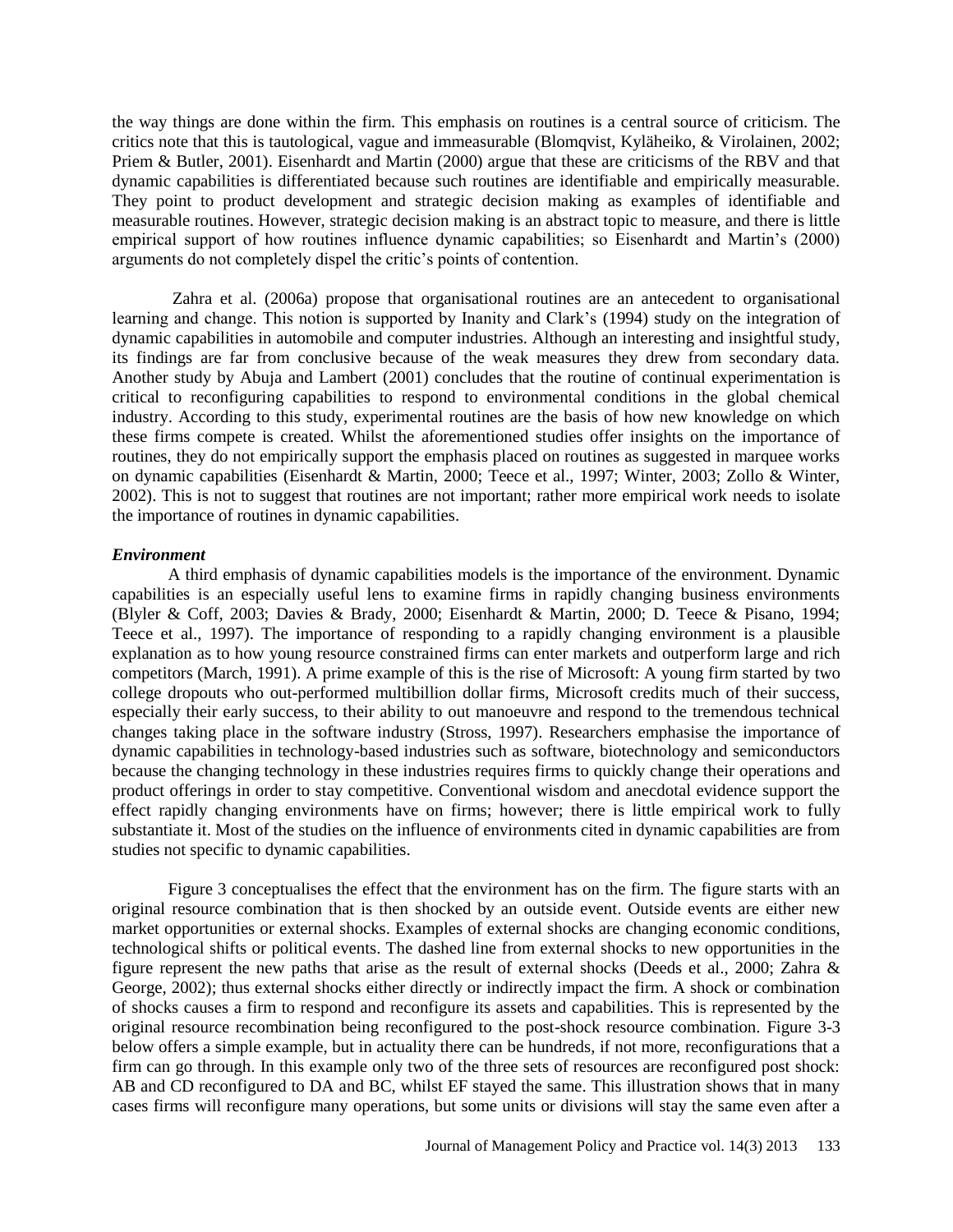shock. The reconfigured resources then either lead to superior performance, average returns or poor performance. This is an important part of the conceptualisation because it illustrates Winter's (2000) notion that reconfiguration does not always lead to superior performance; if resources are not optimally reconfigured to respond to the external events, it can also lead to average or poor performance.





Source: Author

### **Empirical Studies on Dynamic Capabilities**

Although the quantity and depth of empirical work is lacking, there are several notable empirical studies that help to substantiate the theory. Appendix 1 highlights these studies and shows that a broad consensus is emerging. One industry that has recently gained popularity for use in the empirical testing of dynamic capabilities is the life science industry (Anand, Oriani, & Vassolo, 2010; Ingelgard et al., 2002; Rothaermel & Hess, 2007). A recent study by Rothaermel and Hess (2007) looked into the antecedents of dynamic capabilities. Unlike previous studies on the topic, their research factored in the interaction of the three antecedents (individual, firm and network) of dynamic capabilities; instead of isolating them individually as previous studies have done (Christensen, 1997; Henderson & Cockburn, 1994; Zucker & Darby, 1997). Rothaermel and Hess (2007) suggest that there is important interaction between the individual, firm and networks levels in creating dynamic capabilities. In some cases they work as complements, but in others they can work as substitutes. Their study indicates that firms can substitute superior human capital for firm-level factors such as R&D capacity. Thus this study established that managers must weigh individual, firm and network resources when developing an overall firm strategy constitutes the most important contribution of this study. Although a noteworthy study, it is based on weak secondary data and ill-defined constructs and measurements. Therefore it needs further refinement and testing.

Another dynamic capabilities study that uses life science firms as the sample is Zucker and Darby's (1997) study on the influence of star scientists on the transformation of an organisation. Their findings suggest that star scientists greatly influence the growth and direction of a firm through their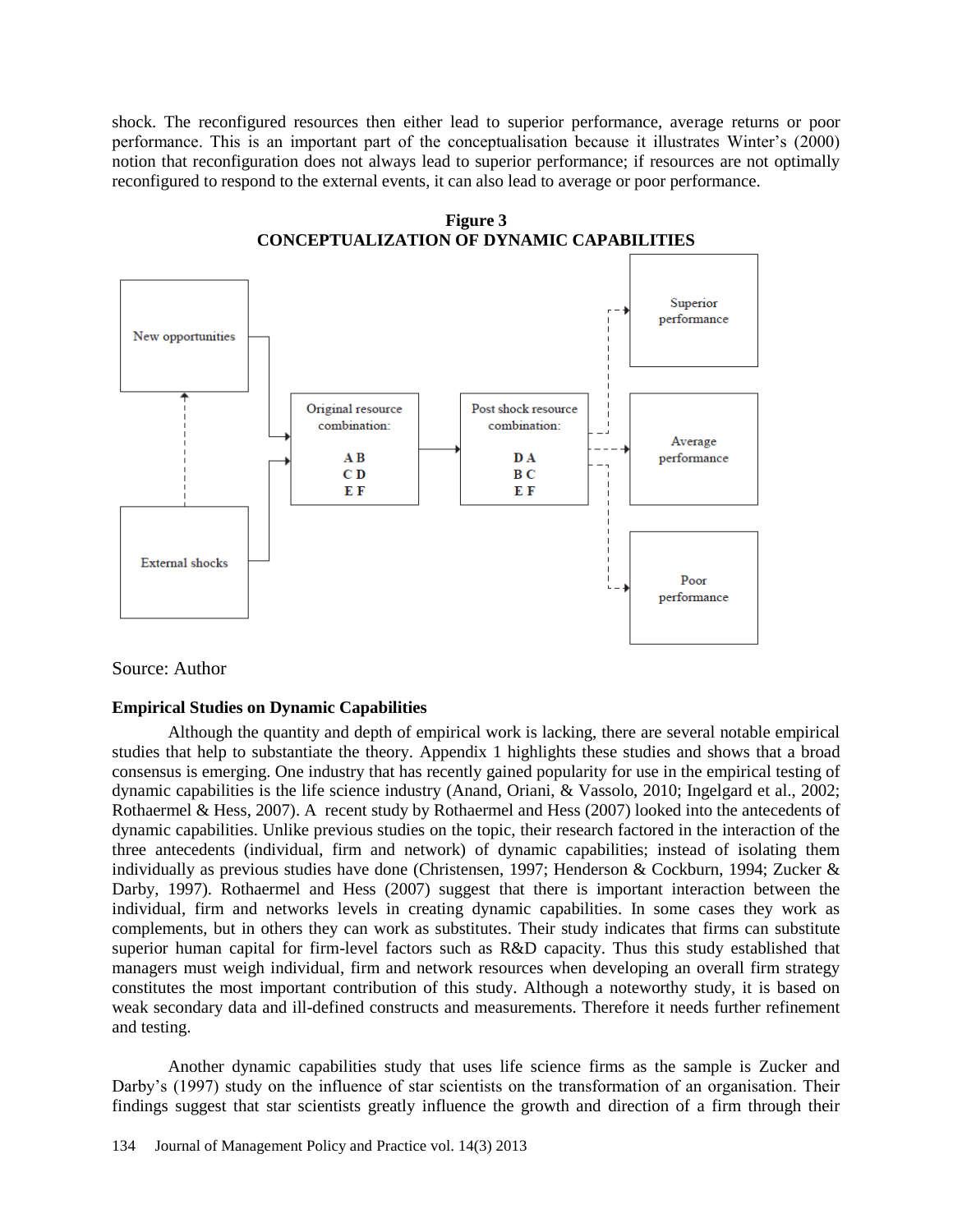innovative abilities. The scientists' innovations set the direction of the organisation and force it to reorganise to commercialise the star scientists' discoveries. Zucker and Darby (1998) followed this study up with an investigation clearly showing that knowledge spills over from universities to biotech firms located near universities. This tacit knowledge is a large source of dynamic capabilities for the recipient firms of the knowledge. Deeds et al. (2000) is another empirical study on dynamic capabilities that uses life science firms as the sample; it also highlights the importance of human capital and supports the notion that knowledge spilled over from universities provides important antecedents to dynamic capabilities. Another important finding from this paper is that it is better to keep top scientists in R&D than to have them as top executives. The management duties take away from their tacit scientific knowledge, which serves as a driving force to creating innovations that change a firm. This study suggests that it is important to have a top management team with business experience and scientific knowledge.

In a different vein, Madhok and Osegowitsch (2000) use dynamic capabilities at the macro-level to look at the diffusion of biotechnology around the world. They studied alliance and innovation flows of the US and Europe; their findings show that initially the technology flows were one way from the US to Europe, but over time the innovative capabilities built up in Europe and the flow of innovation became two way. Although an interesting study that gives a good overview of the evolution of the cross continental flow of biotech knowledge, it would have been even more interesting had they included some firm-level examples.

These studies clearly demonstrate that dynamic capabilities is starting to gain the empirical support that it needs to become a strong theory. However, empirical work as a whole on dynamic capabilities needs further development. Table 2 presents the key empirical studies done on dynamic capabilities from 1992-2010. From this table it is evident that Arend and Bromiley (2009) were justified in their assertion that dynamic capabilities does not have enough empirical support. Specifically there is little longitudinal work, and many of the studies examine dynamic capabilities post hoc. There are also few studies that have used mass surveys, and scant work on small firms exists.

The table above shows that some studies are starting to surface that use hypothesis testing, and certain areas are justified to do so. In certain areas the theory has grown to a point where it can be tested. However, there are many areas related to dynamic capabilities, such as the development of capabilities in small firms that cannot be properly tested because of the lack of defined measures and constructs. The largest problem restraining empirical testing in dynamic capabilities is the lack of a consistent framework. Teece et al.'s (1997) paths, positions and processes framework offers a way to address this. Essentially, this framework contends that competitive advantage lies in a firm's processes, which are determined from a firm's paths and positions. Previous paths are the past decisions and future opportunities that shape where a firm can go. Past decisions commit resources and often create rigidities because the firm is deeply tied to its earlier commitments. For example, Deeds and DeCarolis' (2000) study on new life science firms shows that a firm's future development opportunities is limited by investments made in earlier research. They suggest that often firms invest so heavily in a technology that they drain resources that could be used for future projects. Future paths represent opportunities available to the firm and how the firm strategizes and organises its resources to pursue these opportunities. Positions are the resources the firm uses to leverage in their pursuit of future paths. For example, life science firms often leverage their patents in the pursuit of developing a technology (Deeds et al., 2000; Madhok & Osegowitsch, 2000; Ziedonis, 2004).

Although Teece et al.'s (1997) paper lays out a viable framework for examining dynamic capabilities; i.e., probe the paths, positions and processes that lead to competitive advantage – little work examines all of these in a single study. As discussed above in the section on key empirical studies relating to dynamic capabilities, studies have examined competitive advantage and firm growth using parts of the framework, but surprisingly little work holistically examines the paths, positions and processes in a single study. Furthermore, it is hard to take a study that examines the paths leading to competitive advantage and then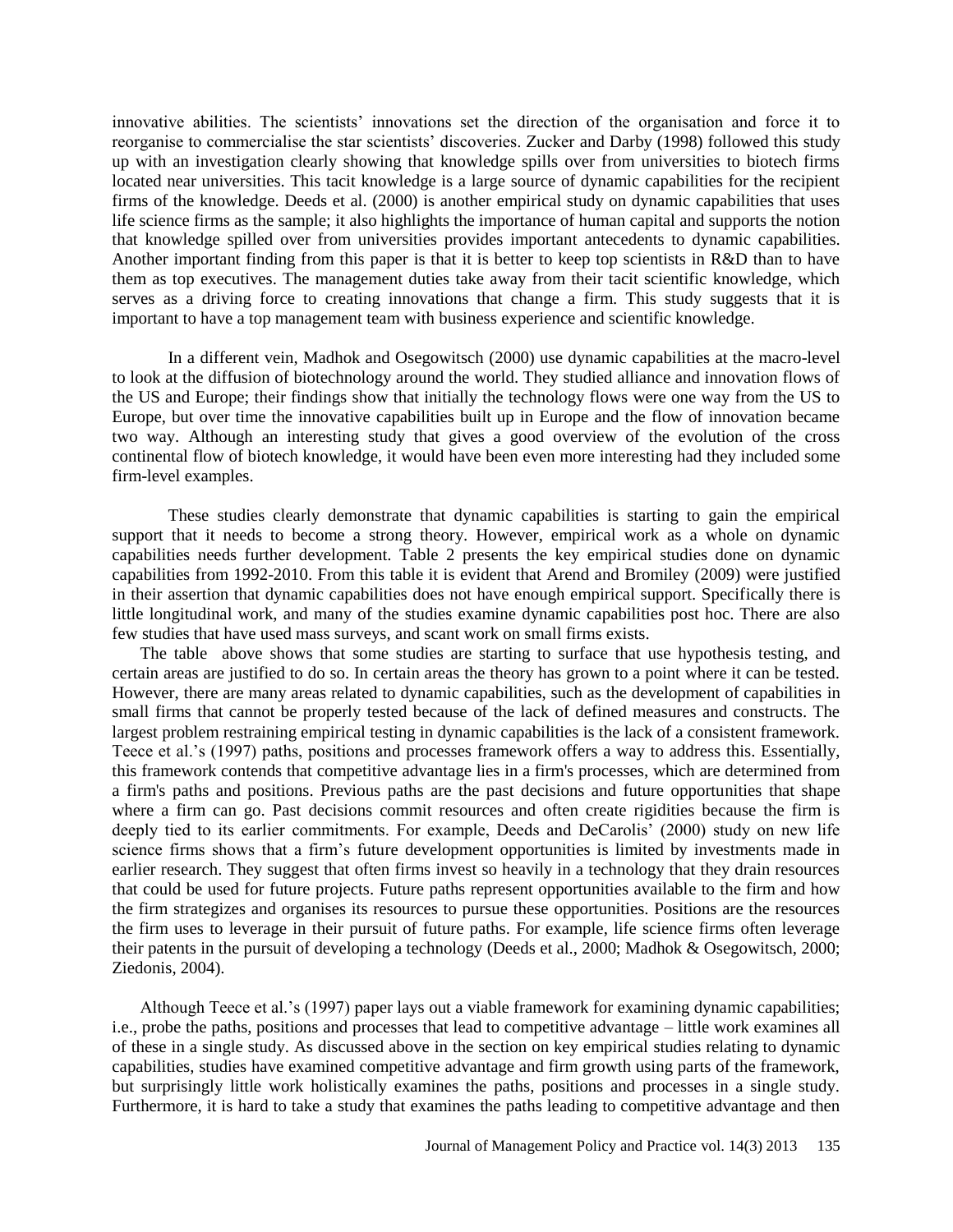compare it to a study that examines the positions that lead to competitive advantage. Dynamic capabilities is fundamentally process-based, and processes are hard to dissect and compare in multiple studies (Pettigrew, 1992). Therefore, a sharp need for research to examine the paths, positions and processes leading to growth in a single study exists. In-depth qualitative work is especially needed to unearth insights on:

- What past decisions create path rigidities?
- What future opportunities motivate reconfiguring resources and capabilities?
- What positions do firms leverage to create key resources and capabilities?
- What are the processes the firms use to create key resources and capabilities?

### **Dynamic Capabilities' Shortcomings and Conclusions**

Intermixed in the discussion above are several shortcomings of dynamic capabilities: lack of a coherent definition, weak empirical support and difficult to measure constructs. Arend and Bromiley (2009) note these shortcomings along with several others; they even go as far as to use these shortcomings as a basis to abandon dynamic capabilities. One of their main assertions is that the theory does nothing more than restate previous work of absorptive capacity, strategic fit, first-mover advantage, organisational learning and change management. Accordingly, dynamic capabilities must add value beyond these theories and have a basis for prediction to be considered a credible theory. Their second criticism of dynamic capabilities is the inconsistent definitions in the literature. This is a view that is shared by many scholars, including those who publish on dynamic capabilities (Collis, 1994; Williamson, 1999; Winter, 2003). Arend and Bromiley's (2009) third grievance is that dynamic capabilities lacks rigorous empirical support. They clearly show that the little empirical support for dynamic capabilities mainly comes from weak quantitative studies that do not include a longitudinal component. They also illuminate the fact that most of the empirical support comes from post hoc studies; i.e. research that finds successful firms that have dynamic capabilities. A fourth grievance of Arend and Bromiley is the lack of coherent and logical proxies for measuring dynamic capabilities; there are too many measures of dynamic capabilities, which indicate that there are incoherent constructs. The fifth grievance of Arend and Bromiley (2009) is the lack of practical implications for dynamic capabilities.

Whilst Arend and Bromiley's (2009) criticisms have some merit, they do not take into account the entire body of work on dynamic capabilities and fail to consider that the theory is a young theory. Helfat and Peteraf (2009) offer a well thought out rebuttal to Arend and Bromiley (2009) that clearly acknowledges and addresses their concerns. They show that dynamic capabilities is a young theory that is just emerging from its conceptual stage; therefore, it will have some foundational issues to iron out. Helfat and Peteraf (2009) also refute the suggestion that there is weak empirical support. They point to several strong empirical studies (Helfat, 1997; Ingelgard et al., 2002; Zahara, Ireland, & Hitt, 2000), and also reiterate that because of its youth, dynamic capabilities should not be expected to have an established body of empirical work.

In short, dynamic capabilities has the underpinnings of a strong theory. First, it can show causality. For example, several of the studies discussed above show how dynamic capabilities can cause a firm to have more creative capacities (Eisenhardt & Tabrizi, 1995; Harreld et al., 2007; Majumdar, 2000). Second, it is measurable. For example, it can be measured through new product development (Drnevich & Kriauciunas, 2011), patents (Katila & Ahuja, 2002) and learning outcomes (Zollo & Winter, 2002). Third, dynamic capabilities has shown predictive powers. For example, studies have predicted that firms with learning capabilities can better contend with rapidly changing environments (Romme et al., 2010; Zollo & Winter, 2002). Furthermore, the importance of learning capabilities in certain settings has been disconfirmed (Kale & Singh, 2007), which shows that dynamic capabilities has the theoretical quality of being able to be falsified. Although dynamic capabilities has shown the underpinnings of a theory, it is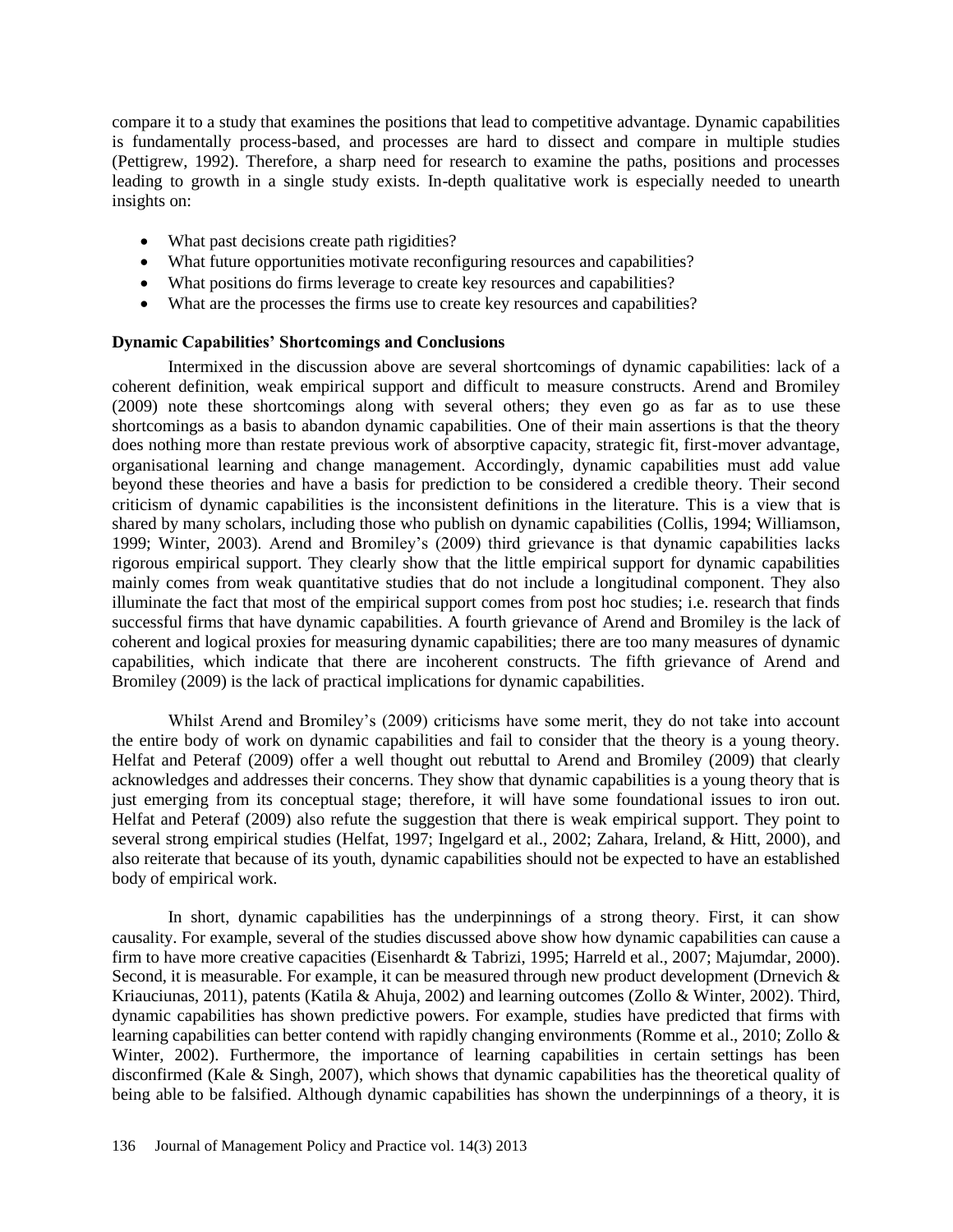still far from robust. It is still in its nascent stage and lacks defined measures and constructs for small firms, especially for small life science ventures.

There is no perfect theory in management – whether the RBV, the five forces model, or transactions cost analysis. Dynamic capabilities is no exception. It has ill-defined constructs and measures and little empirical support to back it up. Although many of the criticisms are valid, there is potential for future research to address these. Moreover, it is one of the few theories that can properly account for rapidly changing environments. It also has a sound theoretical basis because it draws heavily on the RBV (Eisenhardt & Martin, 2000; Teece et al., 1997; Winter, 2003). Furthermore, Teece et. al. (1997) paths, positions and processes framework offers a way to tie the theory together. At the highest level firms are able to use their paths, positions and processes to create CAs (Teece, 1997; Trispas, 1997, Rothaermel, 2001). These are auxiliary assets needed in the commercialisation of a technology. CAs are often a large source of competitive advantage as they create unique competitive positions (Teece, 1986; Tripsas, 1997). The next section of this review delineates the literature on CAs.

### **COMPLEMENTARY ASSETS**

This section is dedicated to further discussing one of the highest levels' outputs of dynamic capabilities – CAs. These are high level auxiliary assets and capabilities needed in the commercialisation of innovations (Teece, 2007). CAs are especially relevant to life science firms as these are needed to commercialise innovations in the field (Rothaermel, 2001a). This topic is also relevant to the present study because R&D has been viewed through a CAs lens (Gans et al., 2002; Teece, 1986). This section provides a description of CAs, overviews the empirical work on CAs and discusses the shortcoming of the CAs framework.

### **Description of CAs**

Teece (1986) formally introduced CAs as the auxiliary assets and capabilities needed to commercialise an innovation. Edvinsson and Sullivan (1996, p. 360) offer a slightly different definition specific to knowledge-based firms: '*the string of assets through which the technology must be processed in order to reach the customer'*. Teece (1986) further proposes three broad categories of CAs: 1) general CAs (GCAs) 2) specialised (SCAs) and 3) co-specialised complementary assets (CCAs). GCAs are generic assets needed in commercialisation that are easily purchased on the open market, for example, general shipping. If a firm can ship its goods through a company like UPS or Federal Express, then this is a GCA; the shipping is needed for commercialisation, but it is easily obtained on the free market. SCAs are similar to GCAs, but they cannot be obtained on the free market. They are assets with a unilateral dependence that are needed for commercialisation. An example of an SCA is service capabilities of a medical device firm. In many cases medical devices require specialised service capabilities to maintain the product, and if a firm is unable to service the device, then the device cannot be commercialised. In many cases medical device firms partner with specialised service firms to provide the specialised service for their medical device(s), which could be a unilateral dependence because the medical device has to have the specialised service capabilities to be commercially viable, but the service provider does not need the medical device firm to stay in business; they have other clients that could sustain their business. CCAs are assets that are mutually dependent on each other. An example of this is Microsoft and IBM in the early 1980's. In the beginning of Microsoft they needed IBM for the hardware platform to run their software, and IBM needed the Microsoft software platform for programs to make their hardware usable and desirable.

Figure 4 presents Teece's (1986) illustration of the CAs needed to commercialise an innovation. He identifies four areas that are usually involved with the commercialisation of an innovation: 1) competitive manufacturing, 2) distribution, 3) service and 4) complementary technologies. The illustration also includes 'other' boxes to represent CAs not encompassed in the four other areas, an example being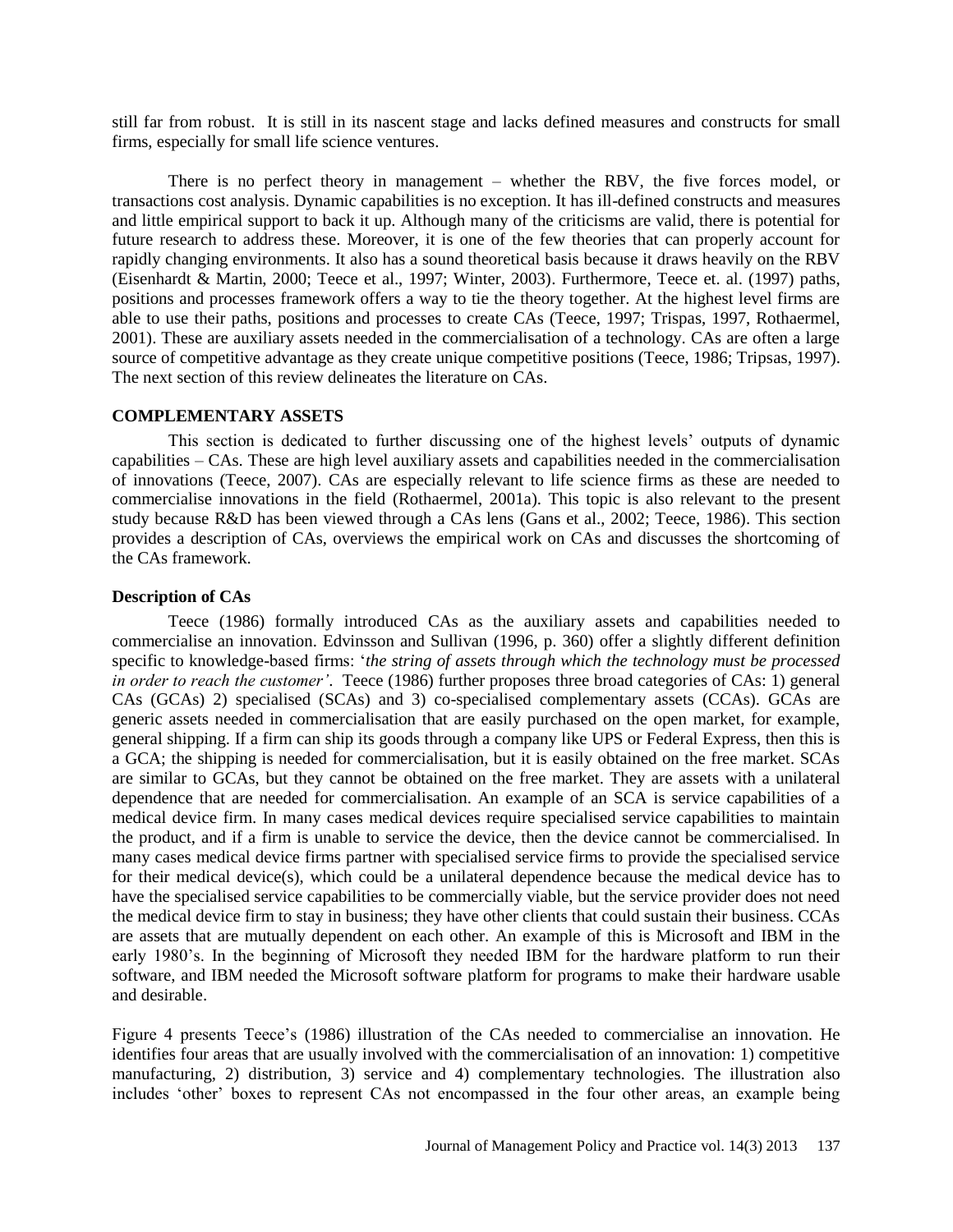compliance capabilities for a pharmaceutical company. In many cases biopharmaceutical companies have to have specialised capabilities in meeting government regulation before their products can be sold (Hopkins & Nightingale, 2006). This illustration gives a good conceptualisation of the CAs needed in commercialisation.

The present research is specifically interested in R&D and financial resources, and as discussed earlier, R&D has been viewed through a CAs lens. It would be interesting for empirical work to explicitly see where R&D fits in within a CAs framework, as there is little research that has looked at this. Furthermore, finance has not been viewed through a CAs lens, but it would be interesting to see if it could be. Capital should not be viewed through such a lens, but the capabilities in raising capital could be. Conceptually they meet the definition of CA, auxiliary assets or capabilities needed in the commercialisation of an innovation (Teece, 1986); i.e. the capabilities to raise capital are auxiliary capabilities needed to fund the development of other assets.



Source: Teece (1986, p. 289)

The ideas discussed above indicate that CAs is rooted in the RBV. Many researchers contend that capabilities are resources that can be used to build competitive advantages from (Barney & Hansen, 1994; Helfat & Peteraf, 2003; Mahoney & Pandian, 1992; Peteraf, 1993). It follows that SCAs/CCAs are resources that can be used to build competitive advantages; they meet the criteria of the RBV; valuable, rare, imperfectly imitable and non-substitutable (Barney, 1991). SCAs and CCAs are valuable because commercialisation cannot happen without them. By definition, they are rare because they are not easily purchased on the free market. They are inimitable because they are not easily reproduced. Lastly, they are non-substitutable, as little else can fill the void needed for the SCAs/CCAs. If a CA does not meet all of these requirements, then it is a GCA. Moreover, SCAs and CCAs are the product of the highest level of dynamic capabilities (Teece, 2007). Firms must be able to either create the CCAs and SCAs needed for the commercialisation of innovations or cooperate with other firms to obtain these assets (A. M. Arora & Ceccagnoli, 2006; Rothaermel, 2001a). This requires firms, both internally and externally, to constantly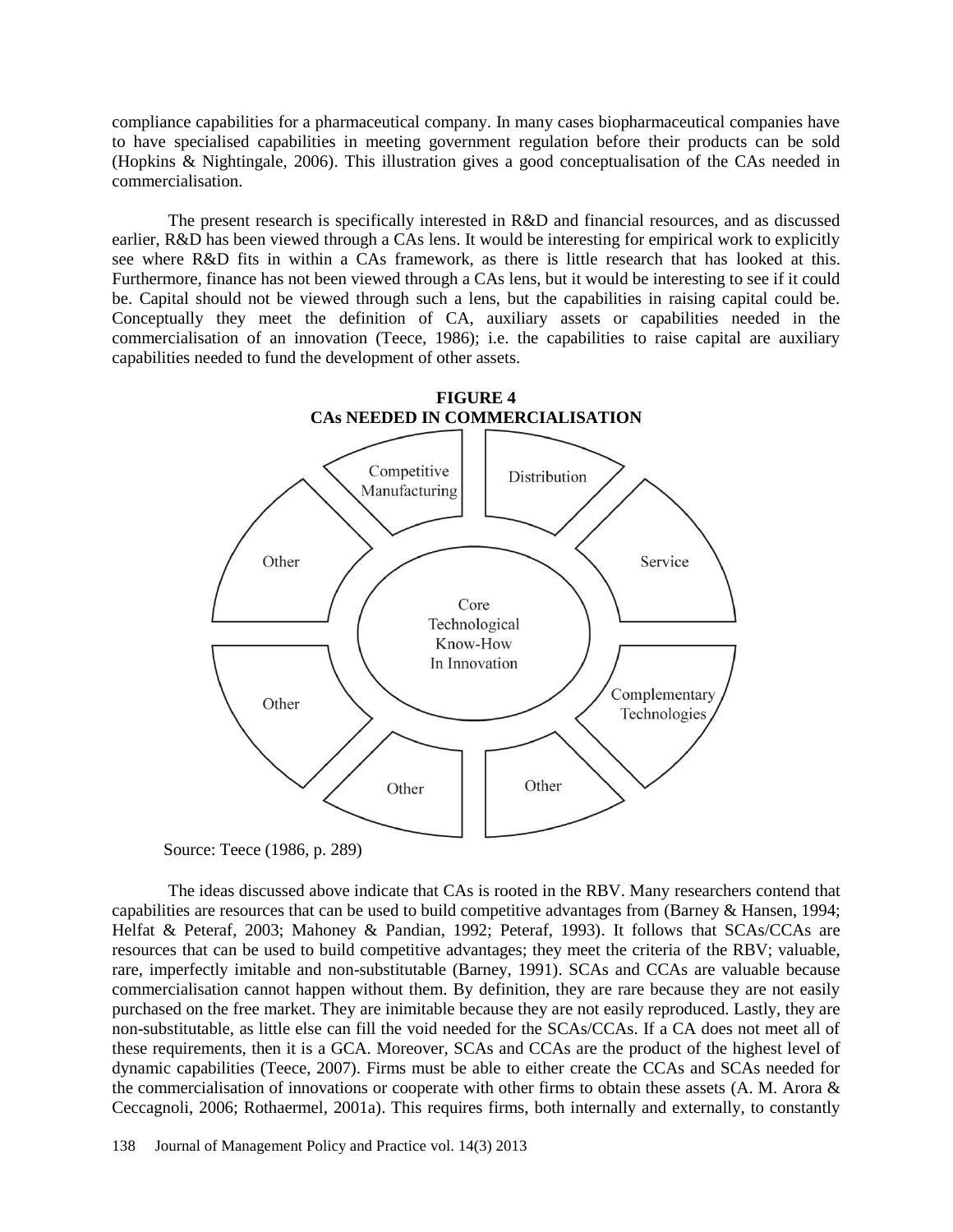manage their asset combinations and rearrange them to create the appropriate CCAs and SCAs needed to commercialise their innovations. Moreover, abnormally high profits are obtained when a firm creates a platform that other firms need as CCAs (Meyer, 1997; Yang & Jiang, 2006). For example, Microsoft created an operating system that other software firms needed to commercialise their software. This platform provided a source of competitive advantage that yielded massive profits for Microsoft.

The discussion above shows why CCAs and SCAs are at the pinnacle of the resource pyramid presented at the beginning of the chapter in Figure 1. They are the most refined resources needed in the commercialisation of innovations. Even though CCAs and SCAs offer possible insights into how firms obtain hyper-returns, there is little research that looks at the topic. The next subsection looks into the reasons for this.

### **Empirical Work on CAs**

Although Teece's (1986) seminal work on CAs is well-noted, there is relatively little empirical work to support it. Numerous studies touch on CAs, but few directly examine it. This section highlights the noted empirical studies to date.

Moorman and Slotegraaf (1999) looked at the CAs needed for product commercialisation. Their study identifies and tests a model of complementary capabilities. The model emphasises the interaction between information and capabilities (namely marketing, technical, R&D and distribution) of the firm. It suggests that flexibility is imperative to responding to new information; i.e. firms' capabilities must be flexible and work in conjunction in developing the assets needed for product commercialisation. In a similar study, Mitchell (1992) looked at the role of CAs in the medical diagnostic imaging industry. His research indicates that the SCAs of sales and service buffer, to a point, incumbents from new, more innovative competitors. Similarly, Trispas (1997) analysed the typesetter industry between 1886 and 1990 and found that SCAs played a critical role in buffering incumbents from new competition. The new and often more innovative firms lacked specialised sales and service capabilities that kept them from overtaking the incumbents that possessed these SCAs. The buffering property of SCAs is also backed up by Rosenbloom and Christensen (1994), who suggest firms have a whole value network that has to change in order for a new firm with a new innovation to enter the market.

Much of the recent work on CAs focuses on alliances and networks (e.g, Eckhardt & Shane, 2010; Motohashi, 2008; Rothaermel, 2001a; Rothaermel, 2001b). Rothaermel (2001b) examines the role of inter-firm alliances and CAs in the biopharmaceutical industry, suggesting that incumbent firms enhance their industry position by using their established CAs to commercialise the innovations of new entrants. The study also indicates that often incumbents have well-established positions and SCAs, but often are not as innovative as the new entrants. In addition, the study finds new entrants lack the SCAs that established firms have, such as specialised manufacturing. Thus it is often better for the incumbent and the new entrant to form alliances to fully exploit innovations and SCAs. Rothaermel (2001a) came to similar conclusions from another 2001 study of CAs in the biotechnology industry. This study differed from his other 2001 study in that it focused on the alliances of large biotechnology companies, finding that firms focusing on exploiting CAs outperform firms focusing on creating new innovations. The study also indicates that the biotechnology industry focuses on establishing mutually beneficial CAs. Interestingly, he did not follow Teece (1986) in calling these CCAs because, in his view, it was too difficult to discern between SCAs and CCAs and that the difference was irrelevant for the study. Similarly, Rothaermel (2001b) felt the real importance is whether an asset was generic or specialised. In a similar vein, Rothaermel and Hill (2005) justifies using SCAs and CCAs interchangeably because it was not critical to the study. In this study they also conjecture that it is very difficult to a draw a distinction between CCAs and SCAs. Several other studies follow the same protocol in not distinguishing between SCAs and CCAs (Arora & Ceccagnoli, 2006; Christmann, 2000; Tripsas, 1997); instead calling any specialised assets, whether and SCA or CCA, an SCA. Although the distinction between CCAs and SCAs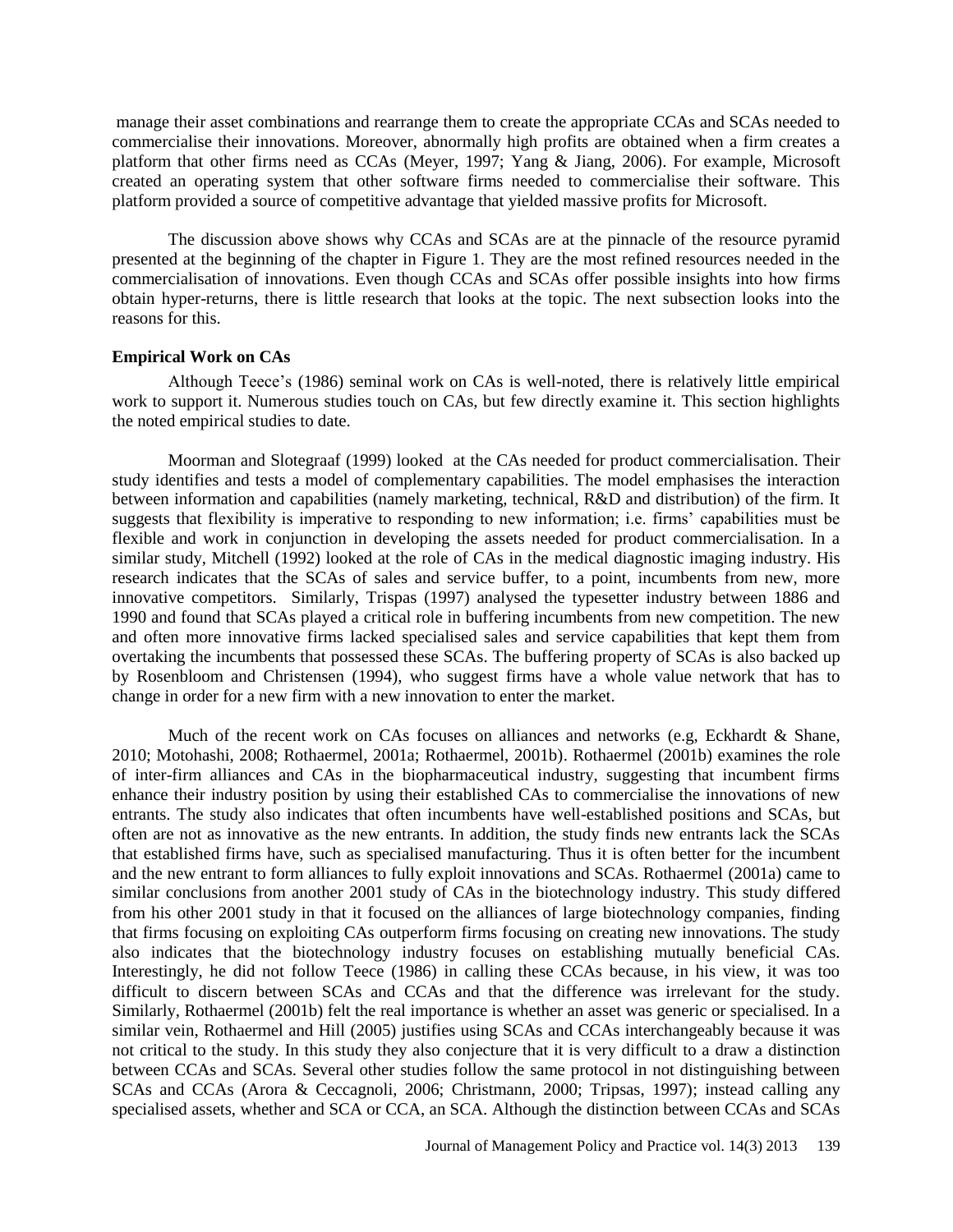was not critical to these studies, distinguishing them would have improved the studies by magnifying the importance of bilateral alliances.

Many others have taken a similar approach as Rothaermel (2001, 2001a, 2005) and looked at the role of alliances in the creation of CAs. Harrison et al. (2001) notes the importance of resource complementarities in the formation of alliances. According to this study, synergies are created between two firms that mutually create assets that are needed for commercialisation. In a similar vein, Teece (2003) notes the importance of CAs that are created through alliances in the commercialisation of knowledge-based innovations. Several others look at the importance that alliances play in establishing CAs for start-up firms. Most notably, Baum et al. (2000) suggest that start-ups benefit themselves by early along in the venture aligning themselves with alliances, integrating themselves in efficient alliances and aligning themselves with rivals when the opportunity for learning outweighs the risks of working with a competitor. Hopkins and Nightingale (2006) put forward that alliances offer a CA in the form of risk reduction. Their study looks at the risk-spreading of biotechnology firms and concludes that firms can reduce risk by creating alliances with firms that have specialised risk management capabilities.

It is interesting that these studies note the importance of alliances to life science firms in creating CAs. However, studies on CAs and alliances do not examine how alliances interact to create the CA of R&D. The life science literature discussed in chapter two emphasised the importance of alliances to R&D, and the present chapter put forth R&D as a possible category of CA (Lowe & Taylor, 1998), yet studies have not thoroughly probed whether or not alliances lead to the CA of R&D. This thesis is specifically interested in R&D and probes whether partnerships lead to the development of CAs.

The discussion in the two paragraphs above indicates that cooperation is important. Even firms pursuing competitive strategies will most likely have to have some degree of cooperation with other firms; i.e. suppliers, competitors or customers. Teece (1986) highlighted this in his conceptualisation in figure 5 below. This illustration shows that many areas (shaded) are jointly controlled through alliances (cooperative strategies), whilst other areas are completely controlled by the innovating firm (competitive strategy). Although this figure gives a good conceptualisation of the fact that often cooperative and competitive strategies are pursued at the same time, it fails to consider that individual CAs can have elements of cooperation and competition. For example, R&D can mostly be undertaken by an individual firm, but the individual firm may have partners for select R&D functions.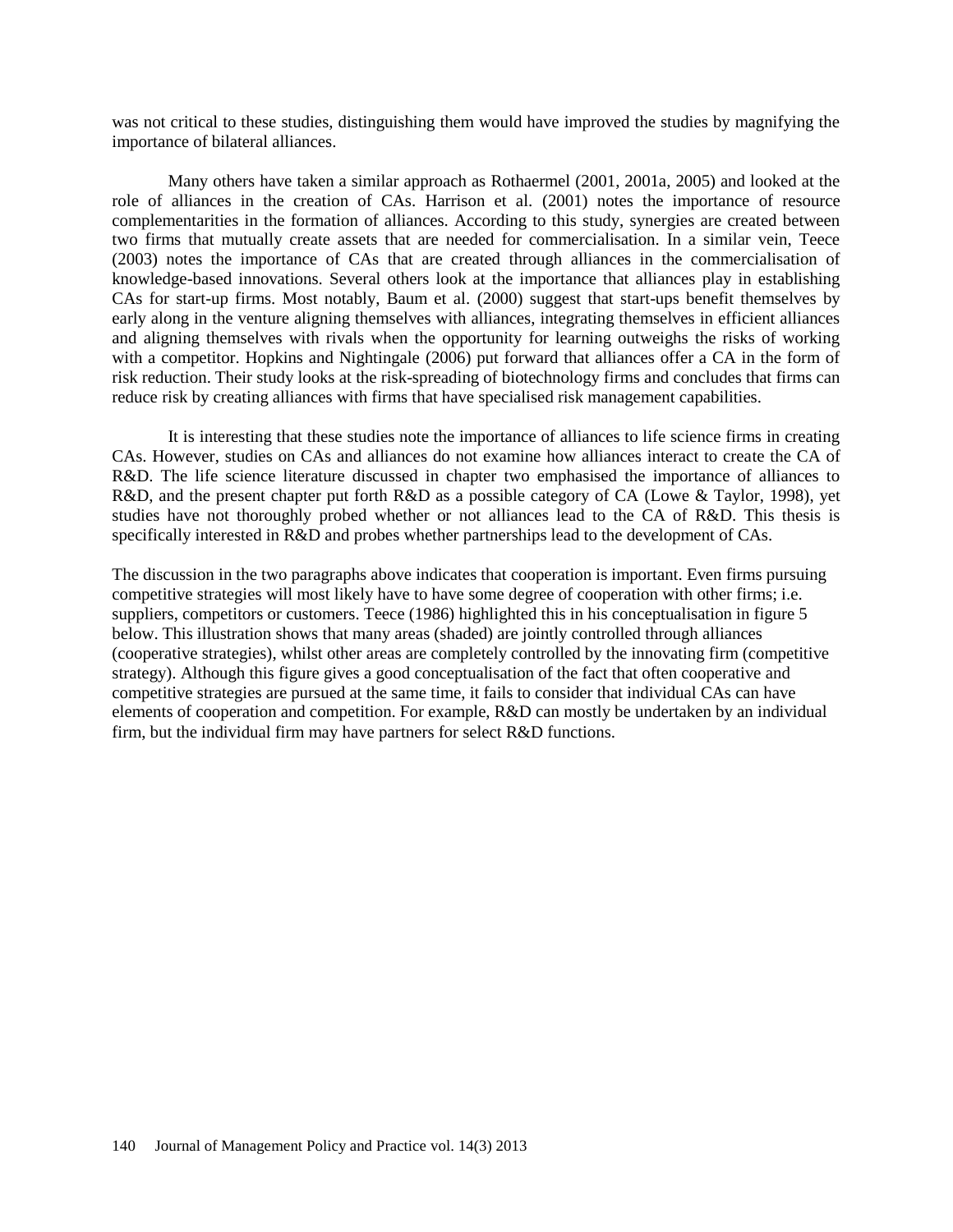

Teece (1986, p. 291)

The largest problem plaguing the empirical work on CAs is the lack of defined measures. The studies on CAs use many different measures. Whilst it is good to have different measures to look at the theory from different perspectives, consistent measures are needed for comparative purposes (Johnson & Onwuegbuzie, 2004). Furthermore, the lack of consistent measures also raises reliability and validity concerns for the framework. Gans and Hsu (2002) developed five-point Likert scales to measure the importance and degree of specialisation of CAs. Their scales are the most accurate measures offered to date and are adapted by several others (Parmigiani & Mitchell, 2009; Pries & Guild, 2007, 2010). Other than the measurements offered by Gans and Hsu (2002), there have been few other reliable and valid independent variable measures offered to date. The dependent measures are not as problematic in CAs because these measures are adapted from studies in related areas, such as firm growth, the RBV, and transactions costs.

### *CAs and Patents*

Patents are an important resource that influences CAs. Arora and Ceccagnoli (2006) looked at the effect that patents have on CAs and found that firms with weaker patent protection rely more on stronger CAs to commercialise their products. They also find that firms with stronger patents rely more on licensing to commercialise their goods; because their value added activities are in the patent and not the SCAs/CCAs. This work has been supported by several others (Colombo, Grilli, & Piva, 2006; Deeds et al., 2000; J. S. Gans & S. Stern, 2003). Grauff et al. (2003) examines the effect of intellectual property in the mergers and acquisitions of agricultural biotechnology firms. The results from their study indicate that firms merge with each other to align their complementary intellectual property portfolios. In a similar vein, Edvinsson and Sullivan (1996) suggest that patents themselves do not fully protect technology. Instead they contend that SCAs/CCAs are needed to protect novel innovation. Though patents protect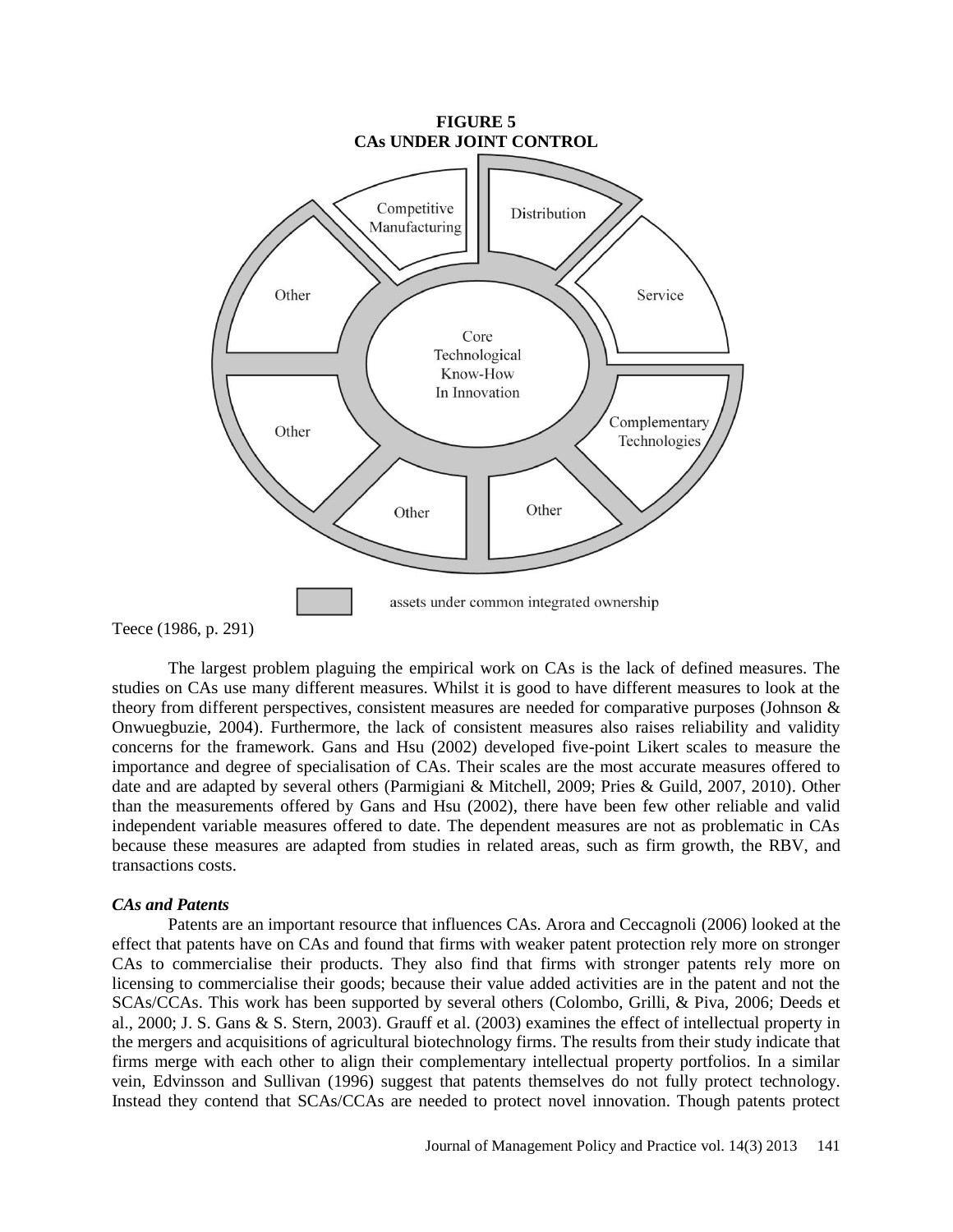innovations as a whole, some important processes or ideas cannot always be patented. Furthermore, processes and ideas can be exposed in the licensing process when information is shared; the exposed information could be used to create competing innovations (Lanjouw & Schankerman, 2001). Difficult to obtain, SCAs/CCAs offer protection that patents cannot because they protect knowledge and make it so other firms cannot commercialise a similar innovation. Edvinsson and Sullivan (1996) emphasise this in their model of innovation, which is based off of four major elements: human capital, structural capital, complementary assets and intellectual property.

Size is another mitigating factor in the development of CAs needed to commercialise patents. Arora and Fosfuri (2003) offer a model of rent vs. revenue for patents. This model looks at what factors drive a firm to either license their innovations or to commercialise their innovations themselves. One mitigating factor is the size of the firm. Small firms often do not have the resources and capabilities to commercialise an innovation; instead they often focus on one particular process such as R&D. Because of the lack of assets and capabilities to commercialise an innovation, small firms often license their ideas; even though the rents they earn are less than if they commercialised the products themselves (Pries and Guild, 2010). Conversely, large firms that develop innovations often control the upstream and downstream activities. Not only does this allow them to earn higher rents from their innovations, but it also shields them from competition. Furthermore, controlling the downstream activities also allows firms to reduce transactions costs (Heller & Eisenberg, 1998). Each company that is involved in commercialisation adds layers of transactions; especially in the case of patent licenses where contracts consume substantial time and resources in developing (Hennart, 1988; Oxley, 1997).

From the discussion above it seems natural that large firms should control the upstream and downstream activities in developing an innovation. However, an increasing percentage of downstream research comes from small firms (Jones, 1999; Nicholas, Ledwith, & Perks, 2011; Van Beuzekom & Arundel, 2009). For this reason large firms are working with small firms to create CCAs/SCAs to commercialise the innovations conceived by small firms. The competition for the most novel ideas is intense and has led to large firms investing in smaller R&D firms that have ideas with grand potential (Arora & Gambardella, 1990). This investment helps secure the innovation rights for the larger company.

It is surprising that small firms are often the source of knowledge and innovation needed for the development of CCAs and SCAs, especially in capitally intensive industries such as the life science industry. This phenomenon is credited to two things: the spill-over effect from universities and the fact that small firms are more flexible and can more quickly respond to changing technological environments. There is a clear correlation between the spill-over of innovations from universities to industry, especially to small firms. Studies indicate that in areas with top-tier research universities, there are an inordinately high number of innovative start-ups (Anselin, Varga, & Acs, 1997; Jaffe, Trajtenberg, & Fogarty, 2000; Jaffe et al., 1993). The ideas for innovations are often birthed in universities and then either sold to firms located near the university or a spin off firm is created near the university. This is especially prevalent in life science innovations where scientists like to stay on the university's faculty whilst still pursuing the opportunity to commercialise innovations (Audretsch & Stephan, 1999; Zucker et al., 2002). The second reason attributed to the innovativeness of small firms is flexibility. Small firms have the advantage of newness and are not entrenched in bureaucratic routines the way large, established firms are (Autio et al., 2000). Acs and Audretsch (1987) suggest that small firms have an advantage in innovating in industries, such as life science, that are technologically intensive. Furthermore, the literature on absorptive capacity suggests that new firms often have an advantage in recognising opportunities (Cockburn & Henderson, 1998a; Stock, Greis, & Fischer, 2001). In short, small firms are often innovative because of their university ties and the fact that they are flexible and dynamic.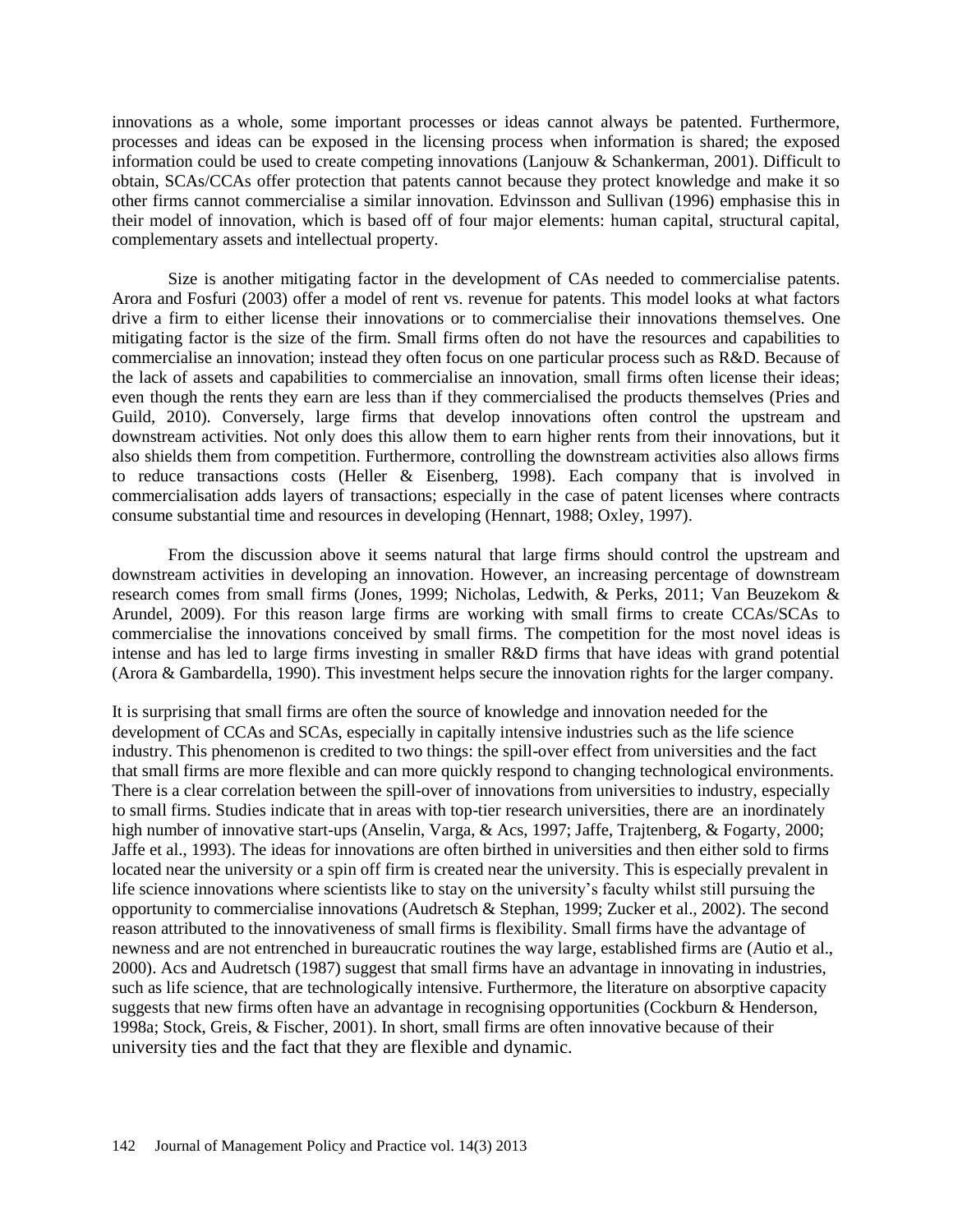### **An Unexplored Framework**

Perhaps the reason so many researchers avoid the explicit use of the term CAs is that it is so elusive to define and measure. Teece (1986) describes CAs as support assets or capabilities needed for the commercialisation of an innovation. Whilst in theory this seems clear, in practice it is much more difficult to pin down, especially for SCAs and CCAs. Take the example of manufacturing capabilities in the pharmaceutical industry: if a firm has truly unique manufacturing capabilities, then this would be considered an SCA or CCA. However, if a firm could contract the manufacturing of a drug out, would this be an SCA or CCA? If the contract manufacturer has truly unique capabilities and formed a partnership with a pharmaceutical firm, and both were reliant on each other, then this would be a CCA. But if the R&D firm in this example could set this alliance up with a few different manufacturing firms that had unique and specialised production capabilities, would this be an SCA or CCA? As this example shows, there is clearly a grey area in defining CAs, especially in discerning amongst GCAs, SCAs and CCAs. Moreover, measuring CAs has proven even more difficult. For example, Rothaermel (2001a) attempted to measure complementary alliances based on secondary data of biopharmaceutical alliances and new product development. The results indicate that incumbents prefer alliances to leverage CAs over those to create new innovations. However, the analysis fails to show how a coded variable based on secondary data can differentiate between an alliance for the purposes of obtaining a CA and an alliance for creating new innovations. This is not to criticise this research, as it was an excellent study that provided much needed insight on CAs; rather this illustrates how difficult it is to measure CAs. One way to overcome these difficulties is to capture the essence of CAs in survey and interview studies. Qualitative work is especially needed to unearth insights on the connections between CAs and firm growth. These insights are needed to create valid and reliable measures.

Appendix 2 below outlines the major empirical work done on CAs. This table is much leaner than the table presented earlier in the chapter on the empirical work on dynamic capabilities. CAs lacks the conceptual and empirical robustness of a major framework. However, there are several strong studies that have conceptually laid the ground work for the framework (e.g., Eckhardt & Shane, 2010; Edvinsson & Sullivan, 1996; Teece, 1986), and several other studies that provide an empirical base for it (e.g, Rothaermel & Hill, 2005; Tripsas, 1997). More studies in the fields of strategic management, internationalisation, entrepreneurship and marketing need to study the role of CAs in firm growth.

Year over year a higher percentage of firms in developed countries are technology-based firms (Conway, Janod, & Nicoletti, 2005). Technology firms require ancillary assets to commercialise their innovations (D. J. Teece, 1986), yet the management literature has failed to properly investigate the topic. Stieglitz and Heine (2007) make a strong argument on the merits of using CAs in the study of strategic management. Specifically they conjecture that CAs are an important part of the strategic direction of firms and need to be factored in. They also suggest that CAs should be centrally coordinated by management, and that controlling CAs on an ad hoc basis to the firm does not work because the whole firm must be integrated with the CAs, a key point that other studies on the topic have missed. Another area that is specifically lacking, especially with regard to new ventures, is how firms create CAs. Many of the studies discussed above note the importance of alliances in ascertaining key CAs, but not all CAs are accessed through partners. Little work investigates how firms internally develop CAs. Moreover, there are few studies that examine the interface between creating CAs and finance; i.e. how CAs are capitalised, which is especially relevant for new ventures that are resource constrained. Thus the question remains: how do young firms overcome financial restraints to create or acquire CAs?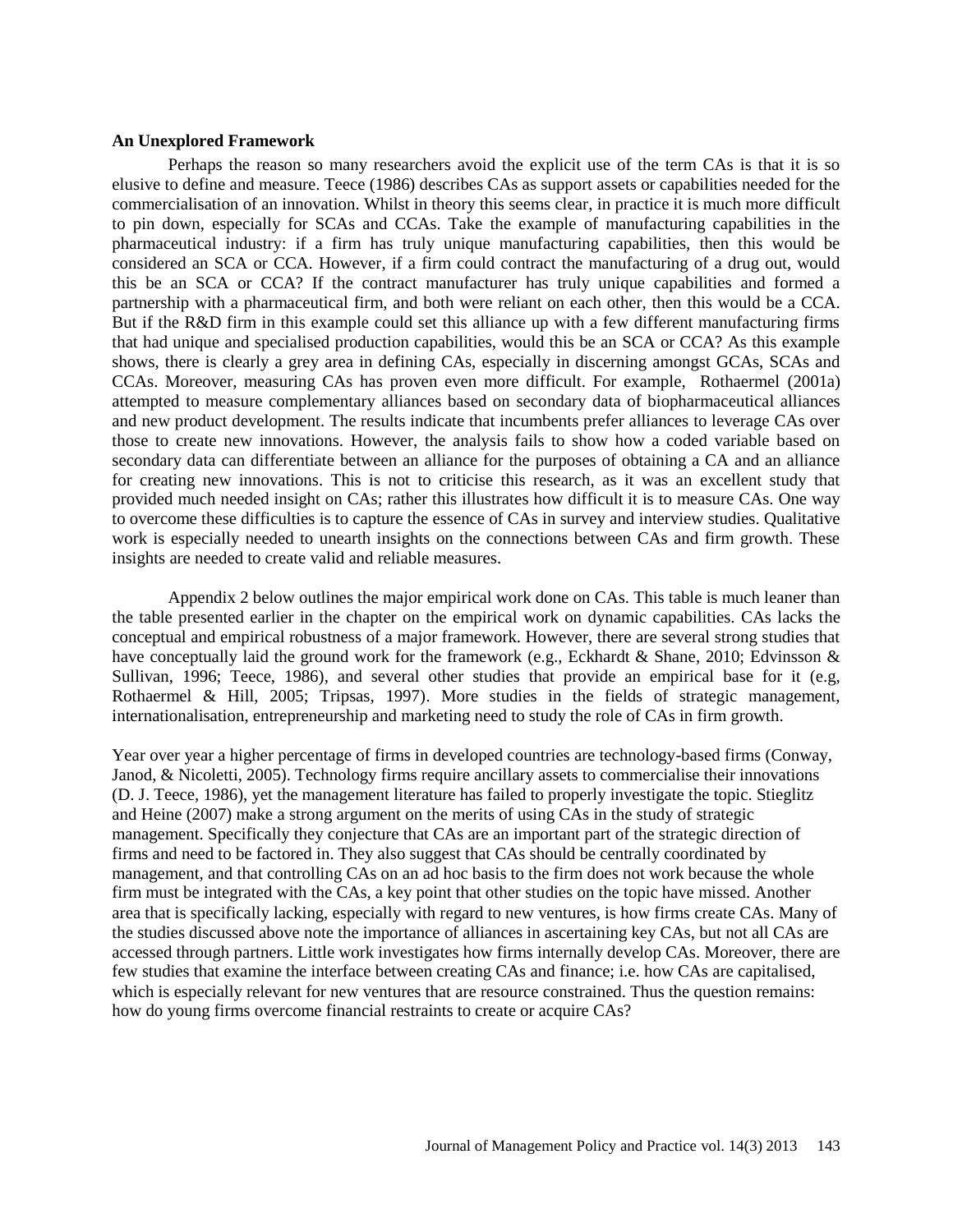CAs is an offshoot of dynamic capabilities, and as the name suggests, it has potential to complement research on dynamic capabilities. CAs offers unique insights into the auxiliary assets and capabilities needed in the commercialisation of innovations, especially in high tech innovations. It has sound theoretical backing, but unfortunately lost momentum shortly after it was introduced. However, as of late it has started to regain momentum and is being led by Frank Roethermel who has produced several influential pieces (2001a, 2001b, 2005) in the last ten years. Several others have also joined him (Arora  $\&$ Ceccagnoli, 2006; Ceccagnoli, Graham, Higgins, & Lee, 2010; Colombo et al., 2006; Helfat & Peteraf, 2003; Hopkins & Nightingale, 2006; Stieglitz & Heine, 2007; Swink & Nair, 2007), and the topic should see great progress in the next ten years. CAs has great research potential in many different fields, especially those interested in high tech firms.

This section discussed several shortcomings of CAs with two notable ones being (1) it is difficult to empirically define and measure and (2) it lacks a clear framework. This makes it difficult to generate and test hypotheses and is why there is not a more robust body of empirical studies that have tested CAs. However, CAs is an off shoot of dynamic capabilities, which allows it to be examined from a dynamic capabilities framework; i.e. probe the paths, positions and processes that lead the development of CAs.

### **CONCLUSION**

It is apparent from this review that Penrose's (1959) ideas on the importance of resources to firm growth are alive and well. Her ideas evolved into the RBV and are now transforming into the theory of dynamic capabilities. Findings from the review suggest that dynamic capabilities is a unique theory rooted in the RBV that has particular potential for use in the study of high technology firms. This review also suggests that CAs is a complementary framework rooted in dynamic capabilities. CAs offers unique insights on the auxiliary assets and capabilities that are needed to commercialise innovations. It is an especially useful framework on firm growth because it allows research to look at growth from several different angles.

This paper has highlighted the evolution of the resource-based literature: from Penrose to CAs. There is no paper of note that has traced this evolution. Furthermore, the last notable review on the resource based literature was Sapienza et al. (2006), thus, the present paper is an important update on the current state of the resource-based literature. The present paper is also important because it puts forth that CAs is latest evolutionary step of the resource-based view.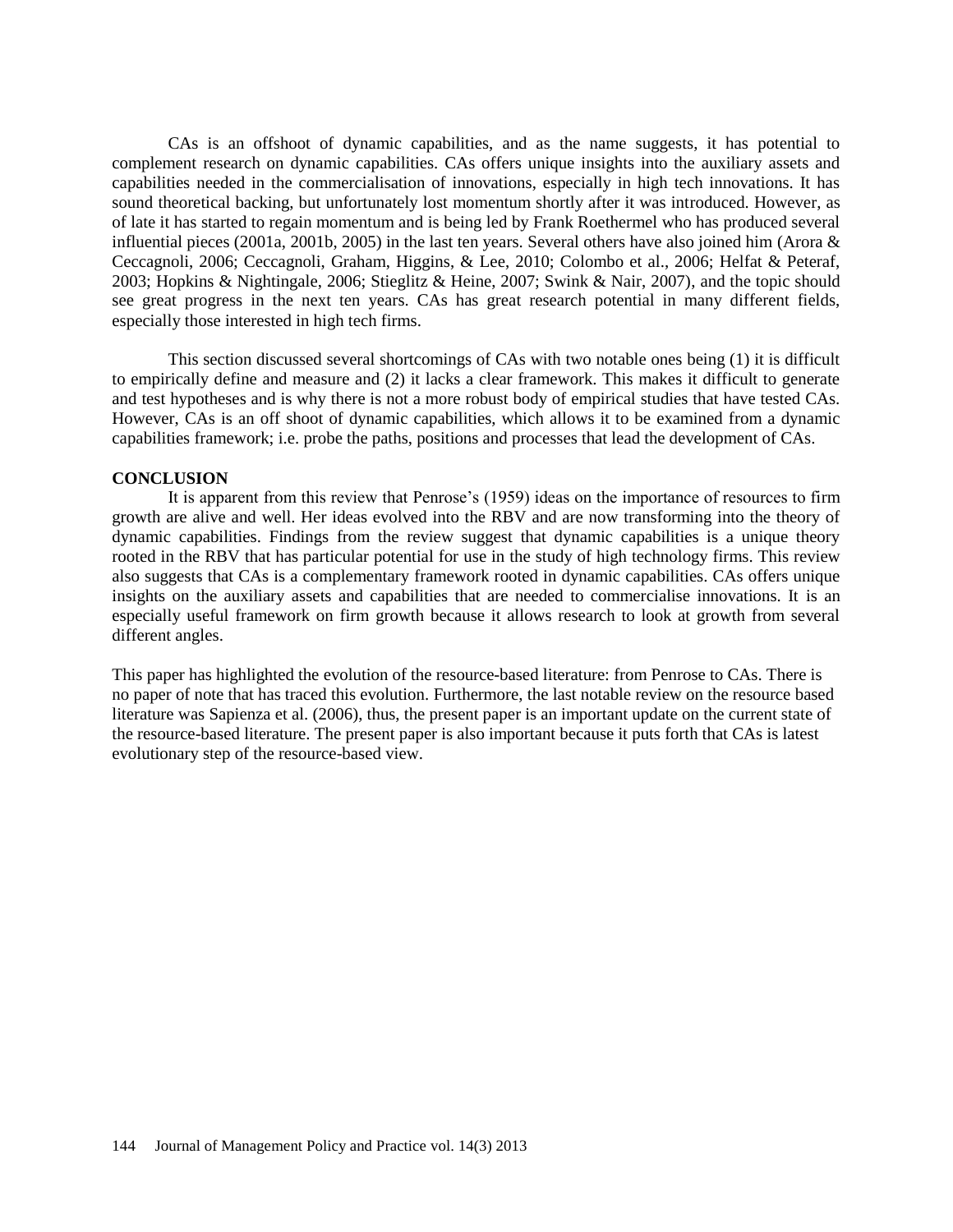#### **REFERENCES**

- Acs, Z. J., & Audretsch, D. B. (1987). Innovation, market structure, and firm size. *The Review of Economics and Statistics*, 567-574.
- Ahuja, G., & Lampert, C. M. (2001). Entrepreneurship in the large corporation: A longitudinal study of how established firms create breakthrough inventions. *Strategic management journal*, 521-543.
- Aimé, S. (1997). Reinventing strategic management: New theory and practice for competence-based competition. *European Management Journal, 15*(3), 303-317.
- Anselin, L., Varga, A., & Acs, Z. (1997). Local geographic spillovers between university research and high technology innovations. *Journal of urban economics, 42*(3), 422-448.
- Arend, R. J., & Bromiley, P. (2009). Assessing the dynamic capabilities view: spare change, everyone? *Strategic Organization, 7*(1), 75.
- Argyris, C., & Schon, D. (1978). Organizational learning: A theory of action approach. *Reading, MA: Addision Wesley*.
- Arora, A., & Fosfuri, A. (2003). Licensing the market for technology. *Journal of Economic Behavior and Organization, 52*(2), 277-295.
- Arora, A., & Gambardella, A. (1990). Complementarity and external linkages: the strategies of the large firms in biotechnology. *The Journal of Industrial Economics*, 361-379.
- Arora, A. M., & Ceccagnoli, M. (2006). Patent protection, complementary assets, and firms' incentives for technology licensing. *Management Science, 52*, 293-308.
- Arthurs, J. D., & Busenitz, L. W. (2006). Dynamic capabilities and venture performance: The effects of venture capitalists. *Journal of Business Venturing, 21*(2), 195-215.
- Audretsch, D., & Stephan, P. (1999). 9 How and why does knowledge spill over in biotechnology? *Innovation, industry evolution, and employment*, 216.
- Autio, E., Sapienza, H. J., & Almeida, J. G. (2000). Effects of age at entry, knowledge intensity, and imitability on international growth. *Academy of Management Journal*, 909-924.
- Bar-Ilan, J. (2008). Which h-index?—A comparison of WoS, Scopus and Google Scholar. *Scientometrics, 74*(2), 257-271.
- Barney, J. B., & Hansen, M. H. (1994). Trustworthiness as a source of competitive advantage. *Strategic Management Journal*, 175-190.
- Baum, J. A. C., Calabrese, T., & Silverman, B. S. (2000). Don't go it alone: alliance network composition and startups' performance in Canadian biotechnology. *Strategic Management Journal, 21*(3).
- Blomqvist, K., Kyläheiko, K., & Virolainen, V. M. (2002). Filling a gap in traditional transaction cost economics: Towards transaction benefits-based analysis. *International Journal of Production Economics, 79*(1), 1-14.
- Blyler, M., & Coff, R. W. (2003). Dynamic capabilities, social capital, and rent appropriation: Ties that split pies. *Strategic management journal*, 677-686.
- Boccardelli, P., & Magnusson, M. G. (2006). Dynamic capabilities in early-phase entrepreneurship. *Knowledge and Process Management, 13*(3).
- Bowman, C., & Ambrosini, V. (2003). How the resource-based and the dynamic capability views of the firm inform corporate-level strategy. *British Journal of Management, 14*(4), 289-303.
- Brown, S. L., & Eisenhardt, K. M. (1997). The art of continuous change: Linking complexity theory and time-paced evolution in relentlessly shifting organizations. *Administrative Science Quarterly*, 1- 34.
- Bruining, H., & Wright, M. (2002). Entrepreneurial orientation in management buy-outs and the contribution of venture capital. *Venture Capital-An international journal of entrepreneurial finance, 4*(2), 147-168.
- Buckley, P. J., Pass, C. L., & Presco1t, K. (1999). The internationalization of service firms: A comparison with the manufacturing sector. *The Internationalization of the Firm: A Reader*, 149.
- Buzzell, R. D., & Ortmeyer, G. (1995). Channel partnerships streamline distribution. *Sloan Management Review, 36*, 85-85.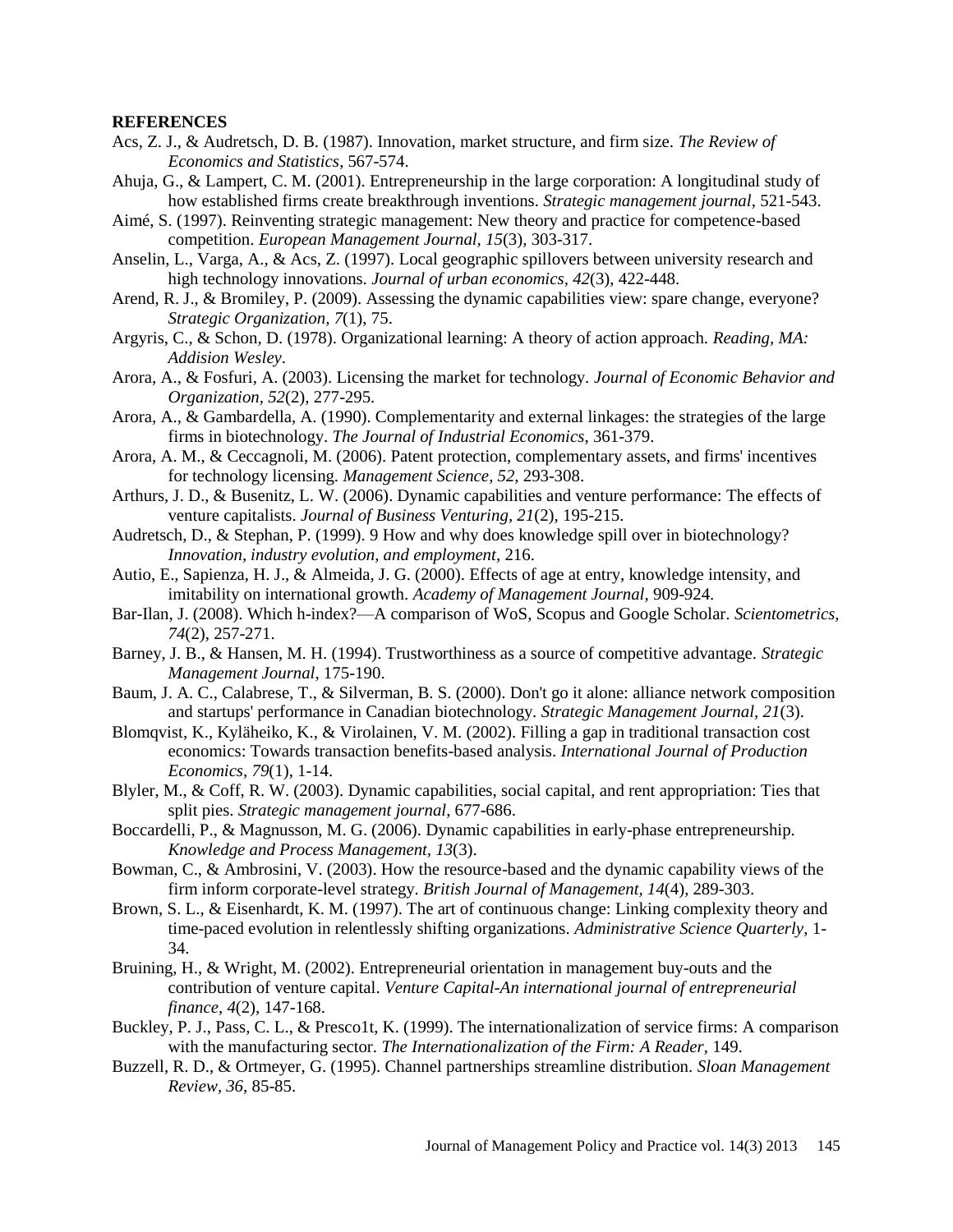- Ceccagnoli, M. (2009). Appropriability, preemption, and firm performance. *Strategic Management Journal*, 81.
- Ceccagnoli, M., Graham, S. J. H., Higgins, M. J., & Lee, J. (2010). Productivity and the role of complementary assets in firms' demand for technology innovations. *Industrial and corporate change, 19*(3), 839.
- Chen, S. F. S. (2005). Extending internalization theory: a new perspective on international technology transfer and its generalization. *Journal of International Business Studies, 36*(2), 231-245.
- Chi, T. (1994). Trading in Strategic Resources: Necessary Conditions, Transaction Cost Problems, and Choice of Exchange Structure. *Strategic Management Journal, 15*(4), 271-290.
- Chiaroni, D., Chiesa, V., & Frattini, F. (2009). Investigating the adoption of open innovation in the biopharmaceutical industry: A framework and an empirical analysis. *European Journal of Innovation Management, 12*.
- Christensen, C. M. (1997). *The innovator's dilemma: when new technologies cause great firms to fail*: Harvard Business School Pr.
- Christmann, P. (2000). Effects of" best practices" of environmental management on cost advantage: The role of complementary assets. *Academy of Management Journal*, 663-680.
- Cockburn, I. M., & Henderson, R. M. (1998). Absorptive capacity, coauthoring behavior, and the organization of research in drug discovery. *Journal of Industrial Economics*, 157-182.
- Collis, D. J. (1994). Research note: how valuable are organizational capabilities? *Strategic management journal*, 143-152.
- Colombo, M. G., Grilli, L., & Piva, E. (2006). In search of complementary assets: The determinants of alliance formation of high-tech start-ups. *Research Policy, 35*(8), 1166-1199.
- Conner, K. R. (1991). A historical comparison of resource-based theory and five schools of thought within industrial organization economics: do we have a new theory of the firm? *Journal of Management, 17*(1), 121.
- Conway, P., Janod, V., & Nicoletti, G. (2005). *Product market regulation in OECD countries: 1998 to 2003*: OECD.
- Coviello, N. E., & Jones, M. V. (2004). Methodological issues in international entrepreneurship research\* 1. *Journal of Business Venturing, 19*(4), 485-508.
- Coviello, N. E., & McAuley, A. (1999). Internationalisation and the smaller firm: a review of contemporary empirical research. *Management International Review, 39*, 223-256.
- Cyert, R. M., & March, J. G. (1992). *A behavioral theory of the firm*: Wiley-Blackwell.
- Davies, A., & Brady, T. (2000). Organisational capabilities and learning in complex product systems: towards repeatable solutions. *Research Policy, 29*(7-8), 931-953.
- Deeds, D. L., DeCarolis, D., & Coombs, J. (2000). Dynamic capabilities and new product development in high technology ventures An empirical analysis of new biotechnology firms. *Journal of Business Venturing, 15*(3), 211-229.
- Deeds, D. L., Decarolis, D., & Coombs, J. (2000). Dynamic capabilities and new product development in high technology ventures: An empirical analysis of new biotechnology firms. *Journal of Business Venturing, 15*(3), 211-229.
- Dodgson, M. (1993). *Technological collaboration in industry: strategy, policy, and internationalization in innovation*: Routledge.
- Dunning, J. H. (1989). The Study of International Business: A Plea for a More Interdisciplinary Approach. *Journal of International Business Studies, 20*(3).
- Eckhardt, J. T., & Shane, S. A. (2010). Industry changes in technology and complementary assets and the creation of high-growth firms. *Journal of Business Venturing*.
- Edvinsson, L., & Sullivan, P. (1996). Developing a model for managing intellectual capital. *European Management Journal, 14*(4), 356-364.
- Eisenhardt, K., & Tabrizi, B. N. (1995). Accelerating Adaptive Processes: Product Innovation in the Global Computer Industry. *Administrative Science Quarterly, 40*(1).
- 146 Journal of Management Policy and Practice vol. 14(3) 2013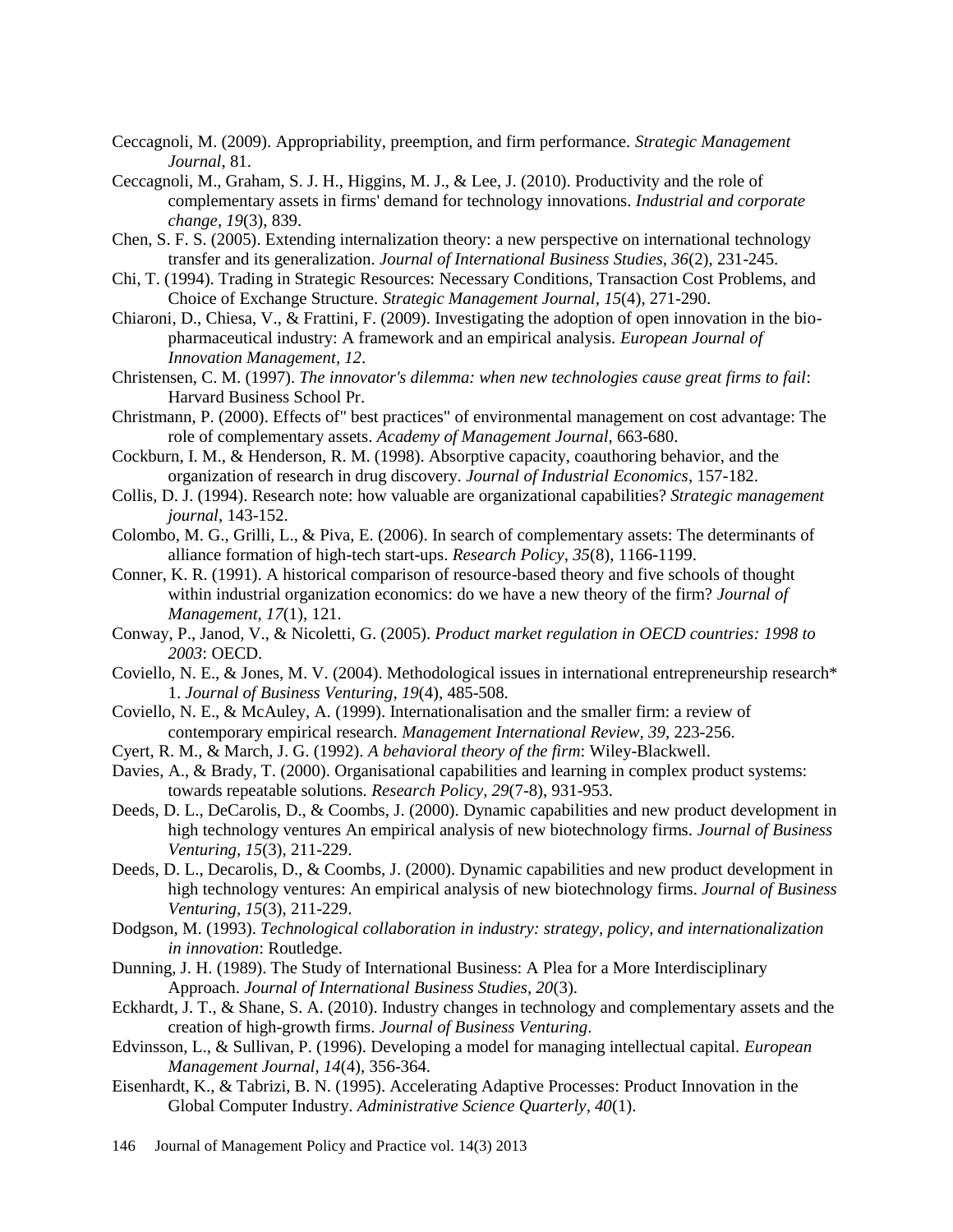- Eisenhardt, K. M., & Martin, J. A. (2000). Dynamic capabilities: what are they? *Strategic management journal*, 1105-1121.
- Falagas, M. E., Pitsouni, E. I., Malietzis, G. A., & Pappas, G. (2008). Comparison of PubMed, Scopus, web of science, and Google scholar: strengths and weaknesses. *The FASEB Journal, 22*(2), 338.
- Funk, J. L. (2003). Standards, dominant designs and preferential acquisition of complementary assets through slight information advantages. *Research Policy, 32*(8), 1325-1341.
- Gans, J. S., Hsu, D. H., & Stern, S. (2002). When Does Start-Up Innovation Spur the Gale of Creative Destruction? *The RAND Journal of Economics, 33*(4), 571-586.
- Gans, J. S., & Stern, S. (2003). The product market and the market for "ideas": commercialization strategies for technology entrepreneurs. *Research Policy, 32*(2), 333-350.
- George, G., Zahra, S., Autio, E., & Sapienza, H. (2004). *By leaps and rebounds: learning and the development of international market entry capabilities in start-ups*.
- Gompers, P. A., & Lerner, J. (2004). *The venture capital cycle*: The MIT Press.
- Graff, G. D., Rausser, G. C., & Small, A. A. (2003). Agricultural biotechnology's complementary intellectual assets. *Review of Economics and Statistics, 85*(2), 349-363.
- Griffith, D. A., & Harvey, M. G. (2001). A Resource Perspective of Global Dynamic Capabilities. *Journal of International Business Studies, 32*(3), 597-606.
- Harreld, J. B., O Reilly, C. A., & Tushman, M. L. (2007). Dynamic capabilities at IBM: Driving strategy into action. *California Management Review, 49*(4), 21.
- Harrison, J. S., Hitt, M. A., Hoskisson, R. E., & Ireland, R. D. (2001). Resource complementarity in business combinations: Extending the logic to organizational alliances. *Journal of Management, 27*, 679-690.
- Helfat, C. E. (1997). Know-how and asset complementarity and dynamic capability accumulation: the case of R&D. *Strategic management journal*, 339-360.
- Helfat, C. E. (2007). *Dynamic capabilities: Understanding strategic change in organizations*: Wiley-Blackwell.
- Helfat, C. E., & Peteraf, M. A. (2003). The dynamic resource-based view: capability lifecycles. *Strategic management journal*, 997-1010.
- Helfat, C. E., & Peteraf, M. A. (2009a). Strategic Organization. *STRATEGIC ORGANIZATION, 7*(1), 91- 102.
- Helfat, C. E., & Peteraf, M. A. (2009b). Understanding dynamic capabilities: progress along a developmental path. *Strategic Organization, 7*(1), 91.
- Heller, M. A., & Eisenberg, R. S. (1998). Can patents deter innovation? The anticommons in biomedical research. *Science, 280*(5364), 698.
- Hellman, T., & Puri, M. (2000). The interaction between product market and financing strategy: The role of venture capital. *Review of Financial Studies, 13*(4), 959-984.
- Hellmann, T., & Puri, M. (2002). Venture capital and the professionalization of start-up firms: Empirical evidence. *Journal of Finance*, 169-197.
- Henderson, R., & Cockburn, I. (1994). Measuring competence? Exploring firm effects in pharmaceutical research. *Strategic management journal*, 63-84.
- Hendry, J. (1990). The problem with porter's generic strategies. *European Management Journal, 8*(4), 443-450.
- Hennart, J. F. (1988). A transaction costs theory of equity joint ventures. *Strategic Management Journal*, 361-374.
- Hennart, J. F. (2009). Down with MNE-centric theories! Market entry and expansion as the bundling of MNE and local assets. *Journal of International Business Studies, 40*(9), 1432-1454.
- Hillman, A., & Keim, G. (1995). International variation in the business-government interface: Institutional and organizational considerations. *Academy of Management Review*, 193-214.
- Himmelberg, C. P., & Petersen, B. C. (1994). R & D and internal finance: A panel study of small firms in high-tech industries. *The Review of Economics and Statistics*, 38-51.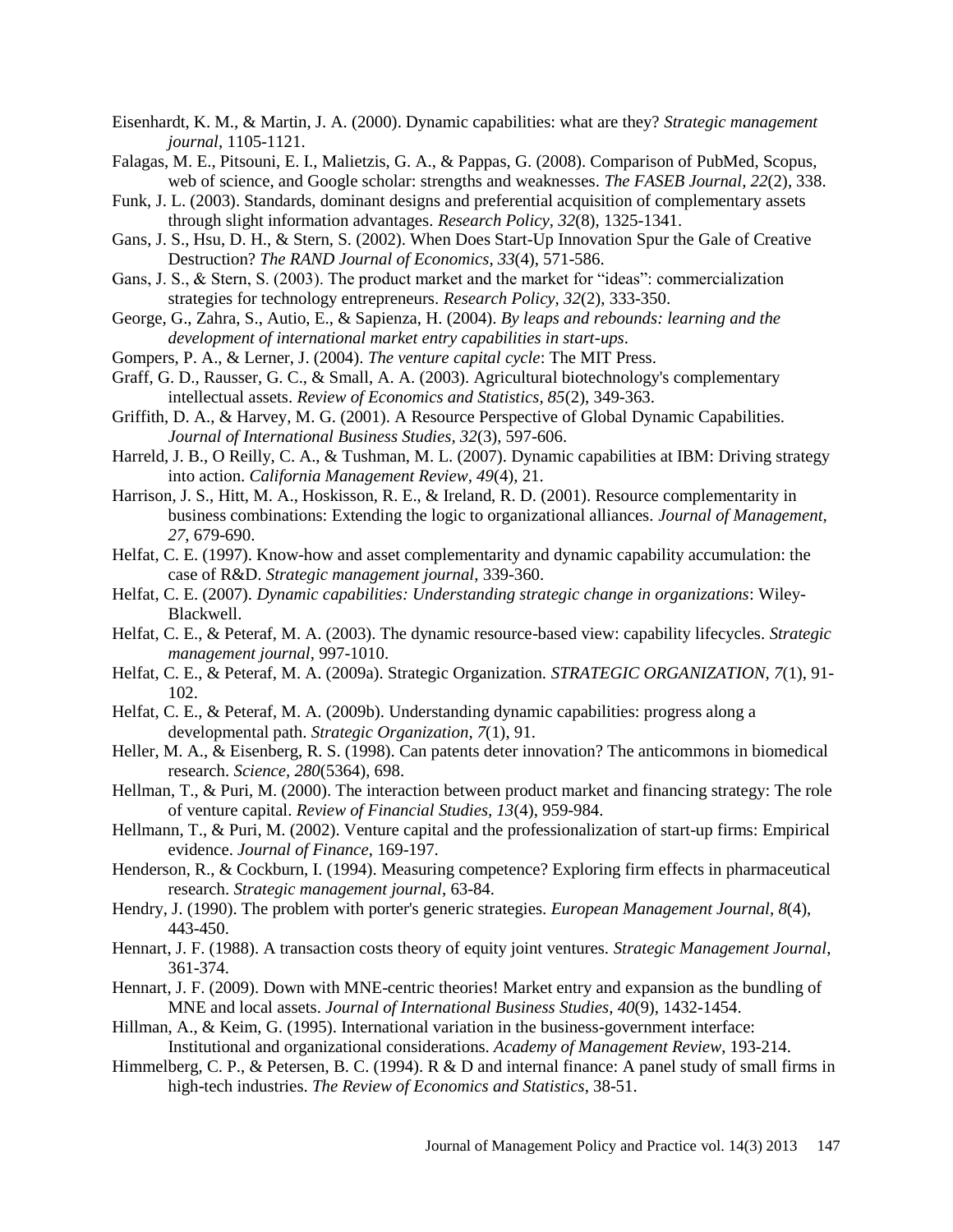- Hooley, G. J., Greenley, G. E., Cadogan, J. W., & Fahy, J. (2005). The performance impact of marketing resources. *Journal of Business Research, 58*(1), 18-27.
- Hopkins, M. M., & Nightingale, P. (2006). Strategic risk management using complementary assets: Organizational capabilities and the commercialization of human genetic testing in the UK. *Research Policy, 35*(3), 355-374.
- Iansiti, M., & Clark, K. B. (1994). Integration and dynamic capability: evidence from product development in automobiles and mainframe computers. *Industrial and Corporate Change, 3*(3), 557-605.
- Ingelgard, A., Roth, J., Styhre, A., & Shani, A. B. (2002). Dynamic learning capability and actionable knowledge creation: clinical R&D in a pharmaceutical company. *The Learning Organization: An International Journal, 9*(2), 65-77.
- Jaffe, A. B., Trajtenberg, M., & Fogarty, M. S. (2000). Knowledge spillovers and patent citations: Evidence from a survey of inventors. *American Economic Review*, 215-218.
- Jaffe, A. B., Trajtenberg, M., & Henderson, R. (1993). Geographic localization of knowledge spillovers as evidenced by patent citations. *The Quarterly Journal of Economics*, 577-598.
- Johanson, J., Mattsson, L. G., Hood, N., & Vahlne, J. E. (1994). Internationalization in industrial systemsa network approach. *Cooperative Forms of Transnational Corporation Activity*, 201.
- Jones, M. V. (1999). The internationalization of small high-technology firms. *Journal of International Marketing*, 15-41.
- Kale, P., & Singh, H. (2007). Building firm capabilities through learning: the role of the alliance learning process in alliance capability and firm-level alliance success. *Strategic management journal, 28*(10).
- Kazanjian, R. K., & Rao, H. (1999). Research Note: The Creation of Capabilities in New Ventures--A Longitudinal Study. *Organization Studies, 20*(1), 125.
- Kor, Y. Y., & Mahoney, J. T. (2004). Edith Penrose's(1959) Contributions to the Resource-based View of Strategic Management. *Journal of Management Studies, 41*(1), 183-191.
- Kortum, S., & Lerner, J. (2000). Assessing the contribution of venture capital to innovation. *RAND Journal of Economics*, 674-692.
- Kousha, K., & Thelwall, M. (2008). Sources of Google Scholar citations outside the Science Citation Index: A comparison between four science disciplines. *Scientometrics, 74*(2), 273-294.
- Lanjouw, J. O., & Schankerman, M. (2001). Characteristics of patent litigation: a window on competition. *RAND Journal of Economics, 32*(1), 129-151.
- Lee, J., Lee, K., & Rho, S. (2002). An evolutionary perspective on strategic group emergence: A genetic algorithm-based model. *Strategic management journal*, 727-746.
- Liesch, P. W., & Knight, G. A. (1999). Information Internalization and Hurdle Rates in Small and Medium Enterprise Internationalization. *Journal of International Business Studies, 30*(2), 383- 384.
- Loasby, B. J. (2002). THE SIGNIFICANCE OF PENROSE'S THEORY FOR THE DEVELOPMENT OF ECONOMICS. *The Growth of the Firm: The Legacy of Edith Penrose*.
- Lowe, J., & Taylor, P. (1998). R&D and technology purchase through licence agreements: complementary strategies and complementary assets. *R&D Management, 28*(4), 263-278.
- Macher, J., & Mowery, D. C. (2009). Measuring dynamic capabilities: practices and performance in semiconductor manufacturing. *British Journal of Management, 20*(s1), S41-S62.
- Macpherson, A., Jones, O., Zhang, M., & Street, A. (2004). Evolution or revolution? Dynamic capabilities in a knowledge-dependent firm. *R&D Management, 34*(2), 161-177.
- Madhok, A., & Osegowitsch, T. (2000). The international biotechnology industry: a dynamic capabilities perspective. *Journal of International Business Studies, 31*(2).
- Magretta, J. (1998). The power of virtual integration: an interview with Dell Computer's Michael Dell. *Harvard Business Review, 76*, 72-85.
- Mahoney, J. T., & Pandian, J. R. (1992). The resource-based view within the conversation of strategic management. *Strategic Management Journal*, 363-380.
- 148 Journal of Management Policy and Practice vol. 14(3) 2013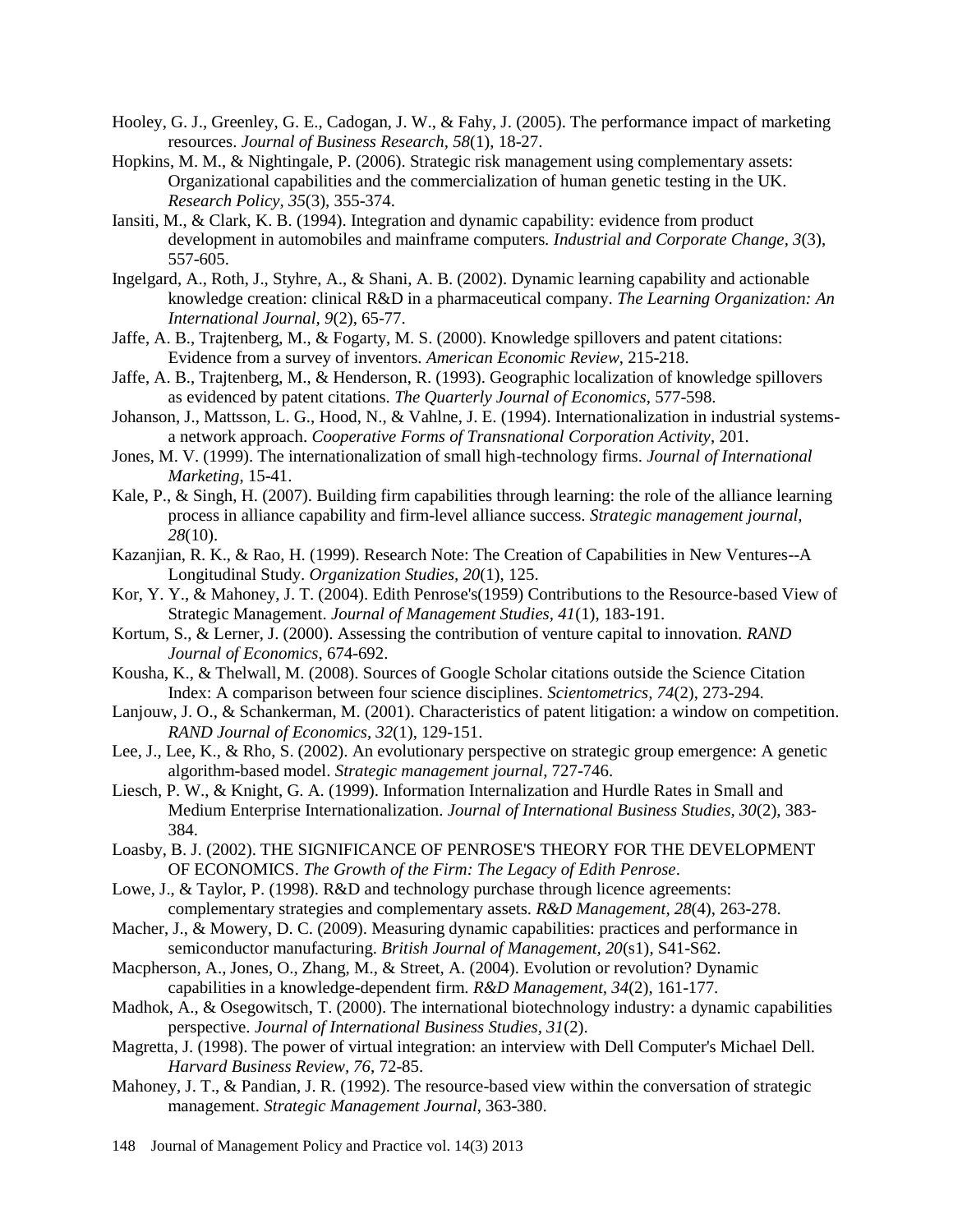- Majumdar, S. K. (2000). Sluggish giants, sticky cultures, and dynamic capability transformation. *Journal of Business Venturing, 15*(1), 59-78.
- Makadok, R. (2001). Toward a synthesis of the resource-based and dynamic-capability views of rent creation. *Strategic management journal*, 387-401.
- March, J. G. (1991). Exploration and exploitation in organizational learning. *Organization Science*, 71- 87.
- McGrath, R. G. (1995). Advantage from adversity: learning from disappointment in internal corporate ventures. *Journal of Business Venturing, 10*(2), 121-142.
- McKelvie, A., Davidsson, P., & Australia, B. (2009). From resource base to dynamic capabilities: An investigation of new firms. *British Journal of Management, 20*(s1), S63-S80.
- Meyer, M. H. (1997). Revitalize your product lines through continuous platform renewal. *Research Technology Management, 40*(2), 17-28.
- Miles, M. B., & Huberman, A. M. (1994). *Qualitative data analysis: An expanded sourcebook*: SAGE publications, Inc.
- Miller, A., & Dess, G. G. (1993). Assessing Porter's (1980) model in terms of its generalizability, accuracy and simplicity. *Journal of Management Studies, 30*(4), 553-585.
- Moorman, C., & Miner, A. S. (1998). The convergence of planning and execution: improvisation in new product development. *The Journal of Marketing*, 1-20.
- Moorman, C., & Slotegraaf, R. J. (1999). The contingency value of complementary capabilities in product development. *Journal of Marketing Research*, 239-257.
- Motohashi, K. (2008). Licensing or not licensing? An empirical analysis of the strategic use of patents by Japanese firms. *Research Policy, 37*(9), 1548-1555.
- Narayanan, V. K., Colwell, K., Douglas, F. L., & Foundation, E. M. K. (2009). Building Organizational and Scientific Platforms in the Pharmaceutical Industry: A Process Perspective on the Development of Dynamic Capabilities. *British Journal of Management, 20*(s1), S25-S40.
- Narula, R., & Zanfei, A. (2003). Globalisation of innovation: the role of multinational enterprises.
- Nelson, R. R., & Winter, S. G. (1982). *An evolutionary theory of economic change*: Belknap Press.
- Newbert, S. L. (2005). New Firm Formation: A Dynamic Capability Perspective\*. *Journal of Small Business Management, 43*(1), 55-78.
- Newey, L. R., & Zahra, S. A. (2009). The evolving firm: how dynamic and operating capabilities interact to enable entrepreneurship. *British Journal of Management, 20*(s1), S81-S100.
- Oxley, J. E. (1997). Appropriability hazards and governance in strategic alliances: A transaction cost approach. *Journal of Law, Economics, and Organization, 13*(2), 387-409.
- Parmigiani, A., & Mitchell, W. (2009). Complementarity, capabilities, and the boundaries of the firm: the impact of within-firm and interfirm expertise on concurrent sourcing of complementary components. *Strategic Management Journal, 30*(10), 1065-1091.
- Patel, P., & Pavitt, K. (1997). The technological competencies of the world's largest firms: complex and path-dependent, but not much variety. *Research Policy, 26*(2), 141-156.
- Penrose, E. T. (1959). The Theory ofthe Growth ofthe Firm. *Oxford, 1*, 959.
- Peteraf, M. A. (1993). The cornerstones of competitive advantage: a resource-based view. *Strategic Management Journal*, 179-191.
- Porter, M. E. (1985). *Competitive advantage* (Vol. 15): Free Press New York.
- Prahalad, C. K., & Hamel, G. (1994). Strategy as a field of study: why search for a new paradigm? *Strategic management journal*, 5-16.
- Priem, R. L., & Butler, J. E. (2001). Is the resource-based" view" a useful perspective for strategic management research? *Academy of Management Review*, 22-40.
- Pries, F., & Guild, P. (2007). Commercial exploitation of new technologies arising from university research: start-ups and markets for technology. *R&D Management, 37*(4), 319-328.
- Pries, F., & Guild, P. (2010). Commercializing inventions resulting from university research: Analyzing the impact of technology characteristics on subsequent business models. *Technovation*.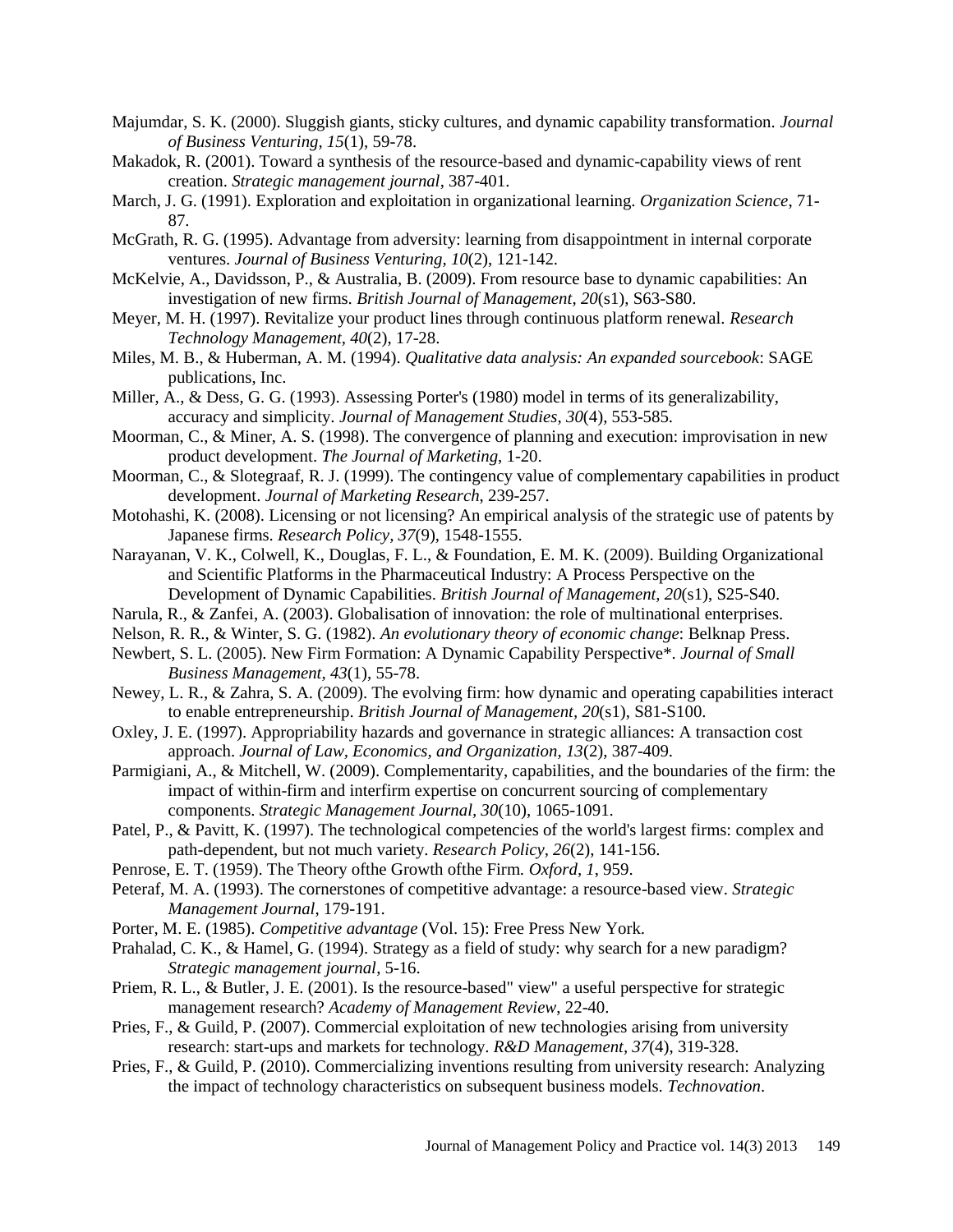- Rindova, V., & Taylor, M. S. (2002). Dynamic capabilities as macro and micro organizational evolution. *Abgerufen am, 7*, 2003.
- Rosenbloom, R. S., & Christensen, C. M. (1994). Technological Discontinuties, Organizational Capabilities, and Strategic Commitments. *Industrial and corporate change, 3*(3), 655-685.
- Rothaermel, F. T. (2001a). Complementary assets, strategic alliances, and the incumbent's
- advantage: an empirical study of industry and firm effects
- in the biopharmaceutical industry. *Research Policy 30* 1235–1251.
- Rothaermel, F. T. (2001b). Incumbent's advantage through exploiting complementary assets via interfirm cooperation. *Strategic Management Journal*, 687-699.
- Rothaermel, F. T., & Hess, A. M. (2007). Building dynamic capabilities: Innovation driven by individual, firm, and network level effects. *Organization Science, 18*(6), 898-921.
- Rothaermel, F. T., & Hill, C. W. L. (2005). Technological discontinuities and complementary assets: A longitudinal study of industry and firm performance. *Organization Science, 16*(1), 52-70.
- Rugman, A. M., & Verbeke, A. (2002). Edith Penrose's contribution to the resource-based view of strategic management. *Strategic Management Journal, 23*(8), 769-780.
- Salvato, C. (2003). The Role of Micro? Strategies in the Engineering of Firm Evolution. *Journal of Management Studies, 40*, 83-108.
- Sapienza, H. J., Autio, E., George, G., & Zahra, S. A. (2006). A capabilities perspective on the effects of early internationalization on firm growth and survival. *Academy of Management Review, 31*(4), 913-933.
- Schoemaker, P. J. H. (1990). Strategy, complexity and economic rent. *Management Science, 36*(10), 1178-1192.
- Schumpeter, J. A., & Opie, R. (1934). *The theory of economic development*: Springer.
- Shaffer, B. (1995). Firm-level responses to government regulation: Theoretical and research approaches. *Journal of Management, 21*(3), 495.
- Shane, S. (2001). Technology regimes and new firm formation. *Management Science*, 1173-1190.
- Srivastava, R. K., Fahey, L., & Christensen, H. K. (2001). The resource-based view and marketing: the role of market-based assets in gaining competitive advantage. *Journal of Management, 27*(6), 777.
- Sternberg, R., & Tamásy, C. (1999). Munich as Germany s No. 1 High Technology Region: Empirical Evidence, Theoretical Explanations and the Role of Small Firm/Large Firm Relationships. *Regional Studies, 33*(4), 367-377.
- Stieglitz, N., & Heine, K. (2007). Innovations and the role of complementarities in a strategic theory of the firm. *Strategic Management Journal, 28*(1), 1-15.
- Stock, G. N., Greis, N. P., & Fischer, W. A. (2001). Absorptive capacity and new product development. *Journal of high technology management research, 12*(1), 77-91.
- Stross, R. E. (1997). *The Microsoft way: The real story of how the company outsmarts its competition*: Basic Books.
- Swift, P. E., & Hwang, A. (2008). Learning, dynamic capabilities and operating routines. *The Learning Organization, 15*(1), 75-95.
- Swink, M., & Nair, A. (2007). Capturing the competitive advantages of AMT: Design–manufacturing integration as a complementary asset. *Journal of Operations Management, 25*(3), 736-754.
- Teece, D., & Pisano, G. (1994). The dynamic capabilities of firms: an introduction. *Industrial and Corporate Change, 3*(3), 537-556.
- Teece, D. J. (1986). implications for integration, collaboration, licensing and public policy. *International Business: Critical Perspectives on Business and Management, 15*, 159.
- Teece, D. J. (2007). Explicating dynamic capabilities: the nature and microfoundations of (sustainable) enterprise performance. *Strategic management journal, 28*(13).
- Teece, D. J., Pisano, G., & Shuen, A. (1997). Dynamic capabilities and strategic management. *Strategic management journal*, 509-533.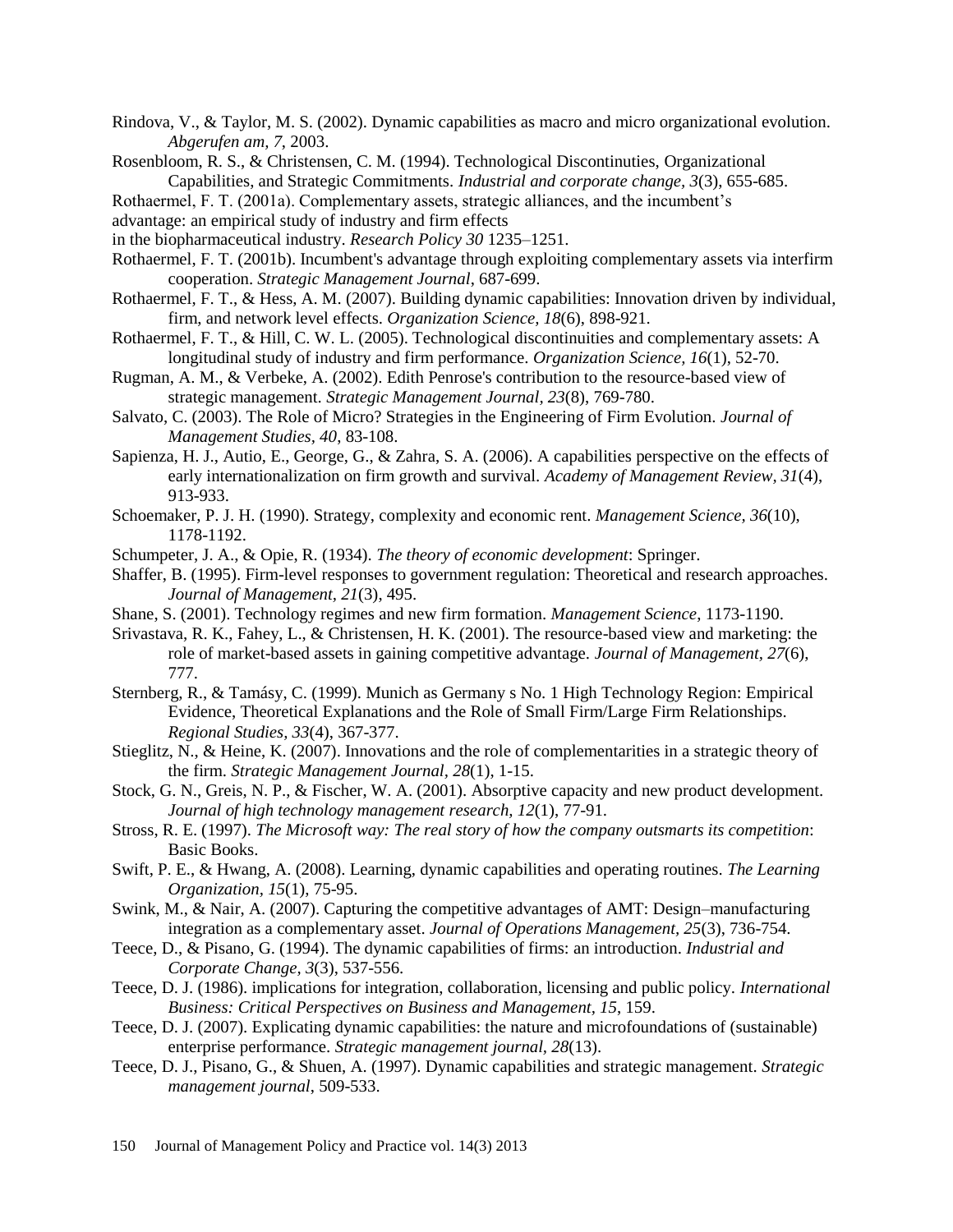- Teubal, M., Avnimelech, G., & Gayego, A. (2002). Company Growth, Acquisitions and Access to Complementary Assets in Israel s Data Security Sector. *European Planning Studies, 10*(8), 933- 953.
- Tripsas, M. (1997). Unraveling the process of creative destruction: Complementary assets and incumbent survival in the typesetter industry. *Strategic Management Journal*, 119-142.
- Tyler, B. B. (2001). The complementarity of cooperative and technological competencies: a resourcebased perspective. *Journal of Engineering and technology management, 18*(1), 1-27.
- Uzawa, H. (1969). Time Preference and the Penrose Effect in a Two-Class Model of Economic Growth. *The Journal of Political Economy, 77*(4), 628-652.
- Van De Ven, A. H., & Polley, D. (1992). Learning while innovating. *Organization Science*, 92-116.
- Vidal, C. J., & Goetschalckx, M. (1997). Strategic production-distribution models: A critical review with emphasis on global supply chain models. *European Journal of Operational Research, 98*(1), 1- 18.
- Volberda, H. W., & de Boer, M. (1999). Coevolution of firm absorptive capacity and knowledge environment: organizational forms and combinative capabilities. *Organization Science*, 551-568.
- Vorhies, D. W., & Morgan, N. A. (2005). Benchmarking marketing capabilities for sustainable competitive advantage. *Journal of Marketing, 69*(1), 80-94.
- West, J. (2003). How open is open enough? Melding proprietary and open source platform strategies. *Research Policy, 32*(7), 1259-1285.
- Williamson, O. E. (1999). Strategy research: governance and competence perspectives. *Strategic management journal*, 1087-1108.
- Winter, S. G. (2000). The satisficing principle in capability learning. *Strategic management journal*, 981- 996.
- Winter, S. G. (2003). Understanding dynamic capabilities. *Strategic management journal*, 991-995.
- Yang, C., & Jiang, S. (2006). Strategies for technology platforms. *Research-Technology Management, 49*(3), 48-57.
- Zahra, S. A., & George, G. (2002). Absorptive capacity: A review, reconceptualization, and extension. *Academy of Management Review*, 185-203.
- Zahra, S. A., Ireland, R. D., & Hitt, M. A. (2000). International expansion by new venture firms: International diversity, mode of market entry, technological learning, and performance. *Academy of Management Journal*, 925-950.
- Zahra, S. A., Sapienza, H., & Davidsson, P. (2006a). Entrepreneurship and dynamic capabilities: a review, model and research agenda. *Journal of Management Studies, 43*(4), 917-955.
- Zahra, S. A., Sapienza, H. J., & Davidsson, P. (2006b). Entrepreneurship and Dynamic Capabilities: A Review, Model and Research Agenda. *Journal of Management Studies, 43*(4), 917-955.
- Zollo, M., & Winter, S. G. (2002). Deliberate learning and the evolution of dynamic capabilities. *Organization Science*, 339-351.
- Zucker, L. G., & Darby, M. R. (1997). Individual action and the demand for institutions: Star scientists and institutional transformation. *American Behavioral Scientist, 40*(4), 502.
- Zucker, L. G., Darby, M. R., & Armstrong, J. S. (2002). Commercializing knowledge: university science, knowledge capture, and firm performance in biotechnology. *Management Science*, 138-153.
- Zucker, L. G., Darby, M. R., & Brewer, M. B. (1998). Intellectual human capital and the birth of US biotechnology enterprises. *American Economic Review*, 290-306.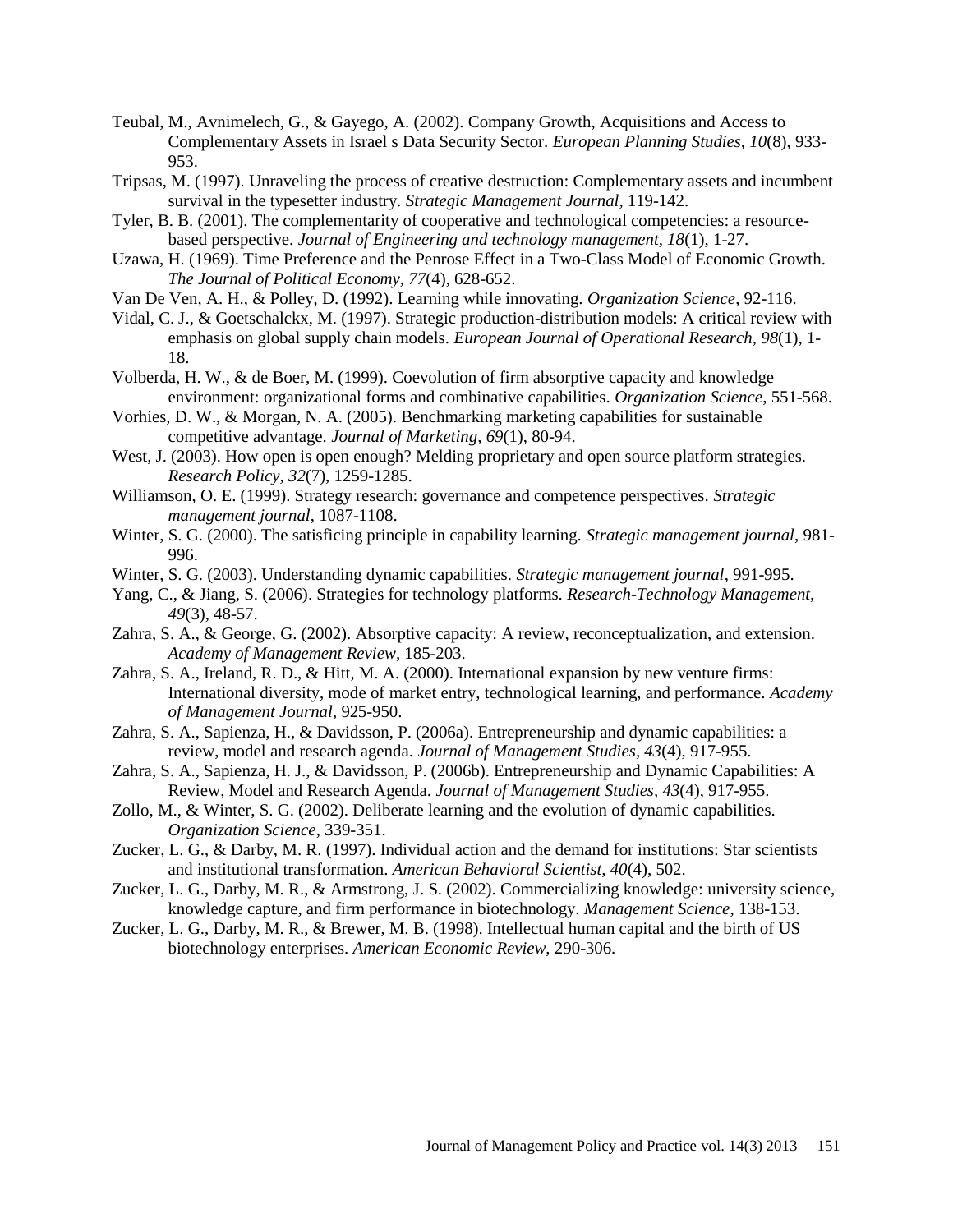# **APPENDIX 1 EMPIRICAL STUDIES ON DYNAMIC CAPABILITIES**

| <b>Study</b>       | <b>Measurement</b>         | <b>Research focus</b>                  | <b>Findings</b>                                                      |
|--------------------|----------------------------|----------------------------------------|----------------------------------------------------------------------|
| *1. Van de Ven and | Single biomedical          | Examined the process of trial and      | - Observed greater escalation of commitment and                      |
| Polley (1992)      | innovation over a five     | error learning in technological        | other types of non-rational behaviour than implied                   |
|                    | year period; in-depth case | innovations by a joint venture created | in the learning literature                                           |
|                    | study with multiple        | to commercialize products.             | - Suggested the following to increase adaptation                     |
|                    | sources and on-going       |                                        | ability:                                                             |
|                    | observation                |                                        | • separate planning from resource funding                            |
|                    |                            |                                        | • limit 'impression management' opportunities                        |
|                    |                            |                                        | · foster frank communication across                                  |
|                    |                            |                                        | departments and levels.                                              |
| 2. Eisenhardt and  | 36 Computer-related        | Examined effects of planning, CAD      | - Found planning and CAD tools <i>increase</i> the time              |
| Tabrizi (1995)     | firms, (72 projects); case | tools, teams, supplier involvement,    | to develop new products                                              |
|                    | studies - multi-           | reward, and time schedules on          | - Cross-functional teams, frequent iterations,                       |
|                    | respondents per project    | product development time.              | leader power, and                                                    |
|                    |                            |                                        | trial-and-error learning decrease development time.                  |
| 3. McGrath         | 23 Financial services      | Exploratory research to see how firms  | - Noted three processes needed to learn from                         |
| (McGrath, 1995)    | firms; over 200 interviews | process and learn from poor outcomes   | disappointments:                                                     |
|                    |                            | in internal corporate venturing.       | • recognition of failure ( <i>measurement</i> , <i>involvement</i> , |
|                    |                            |                                        | communication of results)                                            |
|                    |                            |                                        | • interpretation of results into a business model                    |
|                    |                            |                                        | that can be tested                                                   |
|                    |                            |                                        | • action taken to change routines.                                   |
| 4. Helfat (1997)   | The 26 largest energy      | Examined if success of responses to    | - Firms with larger stocks of complementary                          |
|                    | firms over extended        | changes in external conditions         | technological knowledge and physical assets                          |
|                    | period of time; historical | depends on existing stocks of          | experienced greater increase in capabilities.                        |
|                    | and secondary data         | complementary know-how and assets.     | - Yet, such increased capabilities could not                         |
|                    |                            |                                        | compensate for the large drop in real oil prices.                    |
| 5. Brown and       | 6 firms in computer        | Examined the ability of firms to       | - Reject notion of punctuated equilibrium and                        |
| Eisenhardt (1997)  | industry (41 projects);    | change their competences               | event-based approaches in favour of time-paced                       |
|                    | case studies               | continuously in response to high       | responses. Learning and dynamic capability                           |
|                    |                            | velocity environments.                 | creation based on:                                                   |
|                    |                            |                                        | • well-defined managerial responsibilities and                       |
|                    |                            |                                        | project priorities                                                   |
|                    |                            |                                        | · extensive communication                                            |
|                    |                            |                                        | • frequent low-cost experiments and iterations.                      |
| 6. Moorman and     | One electronics            | Examined the effects environmental     | - Turbulence has a weak positive effect on use of                    |
| Miner (1998)       | instruments firm; one      | turbulence, improvisation, and         | improvisation.                                                       |
|                    | food products firm (107)   | organization memory on product and     | - When turbulence is low, improvisation has                          |
|                    | action events over nine    | process efficiency/effectiveness.      | negative effect on                                                   |
|                    | months); survey data on    |                                        | effectiveness; when turbulence is high, the effect is                |
|                    | selected events            |                                        | positive.                                                            |
|                    |                            |                                        | - Organization memory has a negative effect on                       |
|                    |                            |                                        | improvisation.                                                       |
|                    |                            |                                        | - However, organization memory significantly                         |
|                    |                            |                                        | improves positive effects of improvisation on all                    |
|                    |                            |                                        | process and product outcomes.                                        |
| 7. Kazanjian and   | 225 Computer-related       | Examined factors influencing           | - Found managerial advocacy key positive factor.                     |
| Rao (1999)         | companies; survey data in  | engineering capability                 | - Found mixed results with regard to CEO                             |
|                    | two waves                  | institutionalization in firms highly   | background.                                                          |
|                    |                            | dependent on this expertise.           | - Found institutionalization more likely with                        |
|                    | Hypothesis tests on        |                                        | smaller TMTs.                                                        |
|                    | survey data                |                                        | - Found no effects of formalization or                               |
|                    |                            |                                        | centralization                                                       |
| 8. Bosch et al.    | Publishing firms;          | Focused on how organization form       | - Definitive conclusions hard to draw, but                           |
| (1999)             | illustration of two cases  | and combinative capabilities mediate   | arguments regarding organization forms are                           |
|                    |                            | effects of prior related knowledge on  | $\bullet$ Functional form is $+$ for efficiency, $-$ for             |
|                    |                            | absorptive capacity.                   | flexibility, - for speed.                                            |
|                    |                            |                                        | • Divisional form is - for efficiency, $+$ for                       |
|                    |                            |                                        | flexibility, $+$ for speed.                                          |
|                    |                            |                                        | • Matrix form is - for efficiency + for flexibility, $+$             |
|                    |                            |                                        | for speed                                                            |
| 9. Majumdar (2000) | 39 telecommunication       | Examined effects of structural         | -Concludes that contrary to popular beliefs, larger                  |
|                    | firms over 16 yrs;         | changes in the environment on          | more stable firms can indeed transform their                         |
|                    | secondary data             | resource accumulation, configuration,  | capabilities in the face of overwhelming structural                  |
|                    |                            | and utilization capabilities of firms. | changes to the industry.                                             |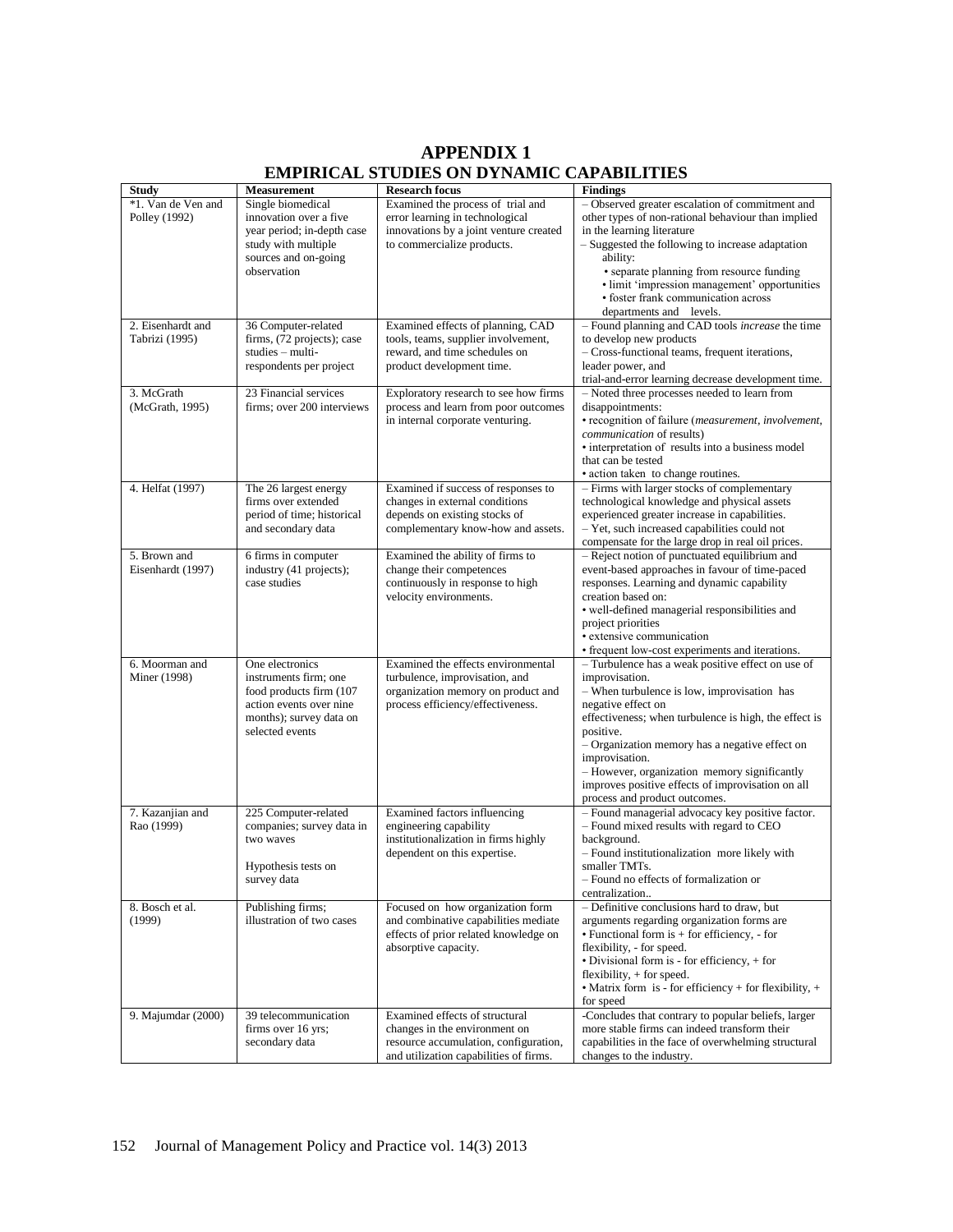| 10. Autio et al.<br>(2000)            | 59 electronics firms;<br>panel survey data over<br>four-year period, some<br>validation from repeat<br>surveys and secondary<br>sources<br>Hypothesis testing based<br>on survey responses                         | Examined the effects of early inter-<br>nationalization on the prospects of<br>smaller firms' growth. Argued that<br>such firms may possess learning<br>advantages over older firms. | - Found that internationalization at an early age<br>was associated with greater growth both<br>domestically and internationally.<br>- Found product imitability to be positively rather<br>than negatively associated with growth.<br>- Found knowledge intensity positively related to<br>growth.                                                                                                                                                                                                                                         |
|---------------------------------------|--------------------------------------------------------------------------------------------------------------------------------------------------------------------------------------------------------------------|--------------------------------------------------------------------------------------------------------------------------------------------------------------------------------------|---------------------------------------------------------------------------------------------------------------------------------------------------------------------------------------------------------------------------------------------------------------------------------------------------------------------------------------------------------------------------------------------------------------------------------------------------------------------------------------------------------------------------------------------|
| *11. Madhok and<br>Osegowitsch (2000) | Data on international<br>alliances, joint ventures,<br>licensing, acquisitions and<br>new Greenfield<br>subsidiaries of European<br>and US biotechnology<br>firms<br>Hypothesis testing based<br>on secondary data | Examined the cross national flow of<br>biotechnology innovations between<br>the US and Europe.                                                                                       | -Found that initially biotechnology innovation was<br>a one way flow from the US to Europe.<br>-Found that as Europe developed capabilities,<br>innovation became a two-way flow                                                                                                                                                                                                                                                                                                                                                            |
| *12. Deeds et al.<br>(2000)           | 94 publicly held<br>biotechnology firms<br>Hypothesis testing based<br>on secondary data                                                                                                                           | Examined the effects of technological<br>and management skills on new<br>product development.                                                                                        | -Found that location near research based<br>universities is key to developing scientific dynamic<br>capabilities.<br>-Found that top scientists are more effective in a<br>research role than in a top management role.                                                                                                                                                                                                                                                                                                                     |
| 13. Zahra et al.<br>(2000)            | 321 high technolog y<br>firms (from 12 different<br>sectors); survey data with<br>validation from second<br>respondents and<br>secondary data<br>Hypothesis testing based<br>on survey responses                   | Examined the effects of international<br>diversity and mode of market entry on<br>technological learning and<br>performance of high technology<br>firms.                             | - Found that international diversity had positive<br>effects on the breadth, depth and speed of<br>technological learning in new internationalizing<br>high technology ventures.<br>- Found that knowledge integration significantly<br>enhanced the positive effects of diversity on the<br>breadth, depth and speed of technological learning.<br>- Found that modes of entry also significantly<br>affected breadth, depth and speed of learning.<br>- Found a positive relationship between<br>international diversity and performance. |
| 14. Abuja and<br>Lambert $(2001)$     | 97 global chemical;<br>secondary data, especially<br>patent citations                                                                                                                                              | Examined how large corporations<br>create breakthrough inventions and<br>how exploration of novel, emerging,<br>and pioneering technology helps them<br>overcome competency traps.   | - Found inverted-U shaped relationship of<br>exploration of novel and emerging technologies<br>with creation of breakthrough invention.<br>- Found positive relationship of exploration of<br>pioneering technologies with creation of<br>breakthrough invention.<br>- Concluded that continual activity and<br>experimentation are needed for firms to renew and<br>reconfigure capabilities.                                                                                                                                              |
| *15. Engelhard et al.<br>(2002)       | Action research:<br>interviews with 26<br>different individuals<br>involved with R&D at<br>three different pharmacy<br>firms.                                                                                      | Examined organizational learning<br>techniques in the creation of<br>actionable knowledge.                                                                                           | -Suggests that the learning capability of a firm has<br>to be dynamic in order to create complex<br>knowledge.<br>-Suggests knowledge assessment is an important<br>capability.                                                                                                                                                                                                                                                                                                                                                             |
| 16. Katila and<br>Abuja (2002)        | 124 Robotics firms;<br>secondary data, especially<br>patent citations<br>Hypothesis testing based<br>on secondary data                                                                                             | Examined the effects of search<br>depth and search breadth on a firm's<br>ability to create change in product<br>introduction.                                                       | - Found a positive relationship between search<br>breadth and depth on new product introduction;<br>but beyond a certain level, additional depth begins<br>to reduce new product introduction.<br>- Concluded that exploitation is a broader concept<br>and more beneficial than previously believed.                                                                                                                                                                                                                                       |
| *17. Rothaermel<br>Hess (2007)        | A cross national sample<br>of 35 pharmaceutical<br>firms' alliances and<br>innovation output; data<br>collected from secondary<br>sources of information<br>covering 24 years                                      | Examined the antecedents of dynamic<br>capabilities looking at the interaction<br>of individual, firm and network<br>antecedents.                                                    | -Found that the 3 levels of antecedents are not<br>always complementary.<br>-Often human capital (individual level) can<br>substitute for the other two levels (firm and<br>network)                                                                                                                                                                                                                                                                                                                                                        |
|                                       | Hypothesis testing based<br>on secondary data                                                                                                                                                                      |                                                                                                                                                                                      |                                                                                                                                                                                                                                                                                                                                                                                                                                                                                                                                             |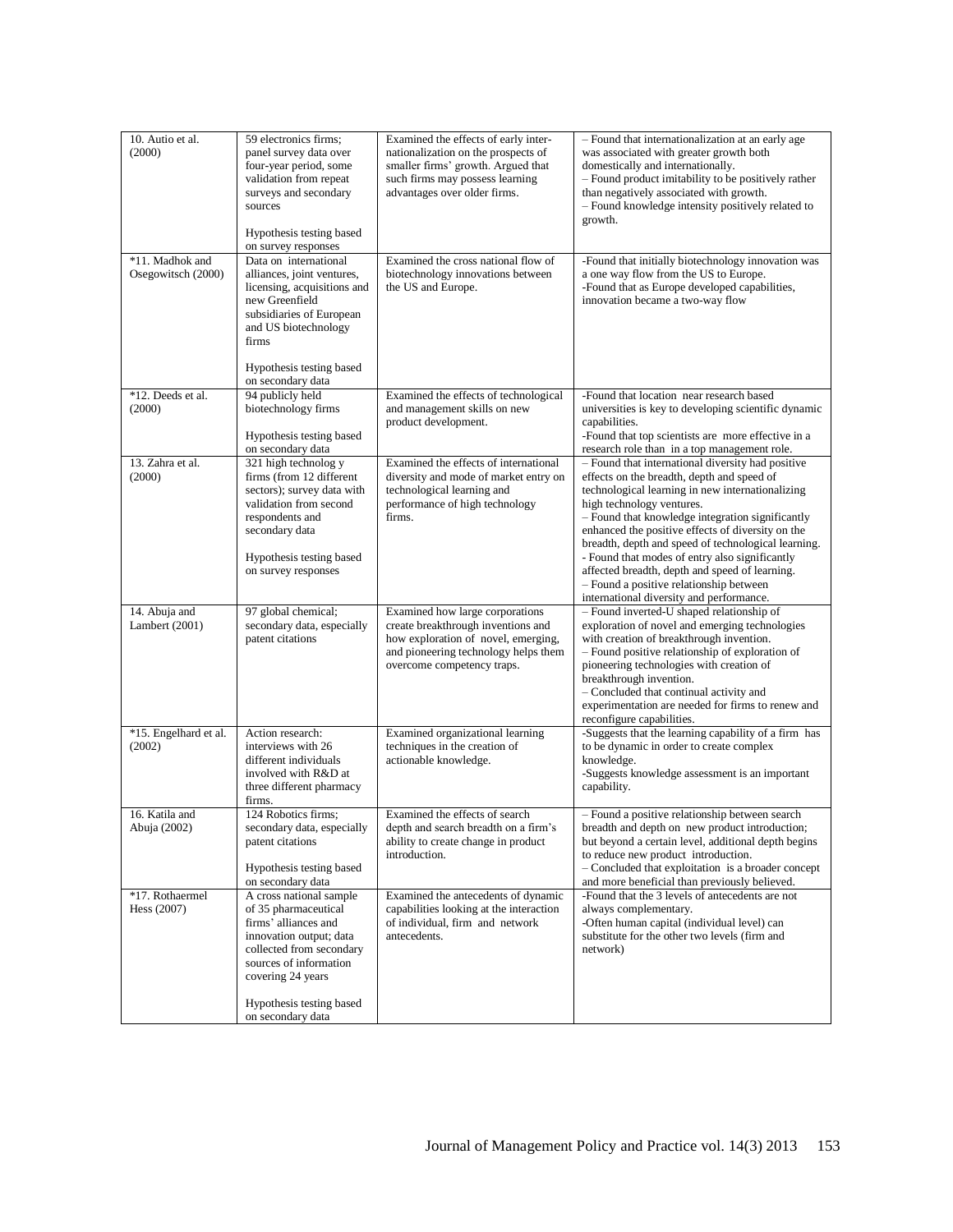| 18. Harreld and<br>O'Reilly (2007)              | A case study on IBM.<br>Data collected from<br>secondary data.                                                                                                                                                                  | Examined the success of IBM from a<br>dynamic capabilities perspective.                                                                                                                                                                                                | -Found IBM has been able to thrive largely based<br>on the ability to reorganize itself in the face of<br>rapidly changing technology and competition<br>environments.                                                                                                                                                                                                                |
|-------------------------------------------------|---------------------------------------------------------------------------------------------------------------------------------------------------------------------------------------------------------------------------------|------------------------------------------------------------------------------------------------------------------------------------------------------------------------------------------------------------------------------------------------------------------------|---------------------------------------------------------------------------------------------------------------------------------------------------------------------------------------------------------------------------------------------------------------------------------------------------------------------------------------------------------------------------------------|
| 19. Kale and Singh<br>(2007)                    | 175 computer,<br>telecommunications,<br>pharmaceutical, chemical<br>and electronics firms that<br>have been involved in<br>alliances                                                                                            | Examined the process of learning in<br>alliances.                                                                                                                                                                                                                      | -Found that learning that involves articulation,<br>codification, sharing, and internalization of alliance<br>management know-how leads to superior<br>performance.                                                                                                                                                                                                                   |
|                                                 | Hypothesis testing based<br>on survey responses                                                                                                                                                                                 |                                                                                                                                                                                                                                                                        |                                                                                                                                                                                                                                                                                                                                                                                       |
| 20. Macher and<br>Mowery $(2009)$               | 93 manufacturing<br>processes in 36 different<br>manufacturing facilities<br>from 32 different<br>semiconductor firms from<br>1995 to 2001. The sample<br>consisted of firms from<br>the US, the EU, Japan,<br>Korea and Taiwan | Examined the role of R&D and<br>learning on capabilities.                                                                                                                                                                                                              | -Found support for the arguments of Teece et al.<br>(1997), Eisenhardt and Martin (2000), Solo and<br>Winter (2002) and Winter (2003) that managing<br>and reconfiguring capabilities is crucial in high-<br>technology industries.<br>-Found that deliberate learning is important to<br>creating capabilities.<br>-Found 'learning before doing' is the most<br>effective approach. |
|                                                 | Hypothesis testing based<br>on secondary data                                                                                                                                                                                   |                                                                                                                                                                                                                                                                        |                                                                                                                                                                                                                                                                                                                                                                                       |
| *21. Chiaroni et al.<br>(2009)                  | Two step $(1)$ an interview<br>panel of 20 industry<br>experts (2) An analysis of<br>the open innovation<br>modes used by 20 large<br>pharmaceutical<br>companies                                                               | Examined the organizational modes<br>of open innovation and how these<br>effect drug development.                                                                                                                                                                      | -Found that the characteristics of the biotech<br>industry are mitigating variables in the<br>implementation of open innovation.                                                                                                                                                                                                                                                      |
| 22. Newey and<br>Zahra (Newey &<br>Zahra, 2009) | 40 interviews with multi<br>informants from two firm<br>case analysis and<br>comparison                                                                                                                                         | Examined how dynamic capabilities<br>react to changes within the individual<br>firm.                                                                                                                                                                                   | -Found that firms build absorptive capacity in<br>value networks whilst they are developing new<br>products.<br>-Found that learning captured at the product<br>planning level is the most beneficial.                                                                                                                                                                                |
| 23. McKelvie and<br>Davidsson (2009)            | Sample of 108 Swedish<br>$new$ (<10 years) SMEs<br>from various industries<br>Hypothesis testing based<br>on survey responses                                                                                                   | Examined the effect the founder<br>human capital, access to employee<br>human capital, access to technological<br>expertise, access to other specific<br>expertise and access to two types of<br>tangible resources had on the<br>development of dynamic capabilities. | -Found that resources and changes to resources are<br>important to forming dynamic capabilities.<br>-Found changes in resources have more influence<br>on the development of dynamic capabilities then<br>the stock of resources does.<br>-Suggested that the firm is a dynamic stock of<br>resources rather than a static stock.                                                     |
| *24. Narayanan et<br>al. (2009)                 | Multiple interviews with<br>several layers of<br>management at one<br>pharmaceutical firm                                                                                                                                       | Examined the cognitive orientations<br>of key personnel, managerial action<br>within the firm and the firm's internal<br>and external contexts and how these<br>effected the development of<br>capabilities.                                                           | -Suggests that key personnel have a significant<br>impact on the development of capabilities; not<br>because their actions were inimitable but because<br>of their persistence in developing the capabilities<br>led the dynamic capabilities.<br>-Found that external contingencies have a major<br>impact on the development of dynamic<br>capabilities.                            |
| 25. Romme, Zollo<br>and Berends (2010)          | Experiment simulation of<br>how executives develop<br>knowledge routines in the<br>face of different<br>environmental variables                                                                                                 | Examined how firms respond to<br>various factors to develop knowledge.                                                                                                                                                                                                 | -Suggests that the impact of deliberate learning<br>on dynamic capability is non-linear, complex,<br>and in some instances counter-intuitive.                                                                                                                                                                                                                                         |
|                                                 | Hypothesis testing based<br>on experiment results                                                                                                                                                                               |                                                                                                                                                                                                                                                                        |                                                                                                                                                                                                                                                                                                                                                                                       |

**Source: Adaptation and Expansion of Zahra et al. (2006)**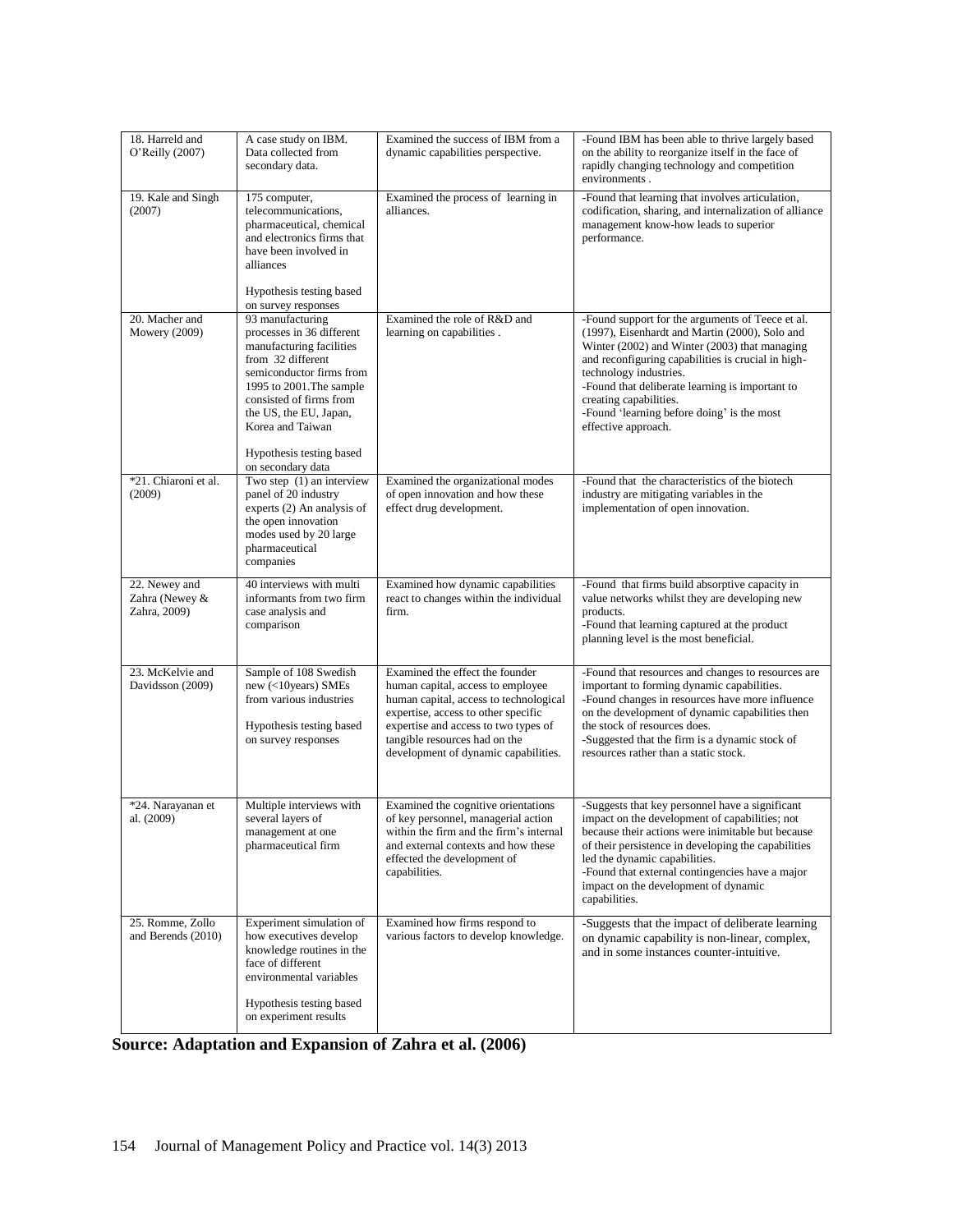# **APPENDIX 2 KEY CAs STUDIES**

| <b>Author</b>                    | Area of CA Looked At                                                                                                                                                                                                  | <b>Type Of Study</b>                                                                                                                                                                      | <b>Results</b>                                                                                                                                                                                            |
|----------------------------------|-----------------------------------------------------------------------------------------------------------------------------------------------------------------------------------------------------------------------|-------------------------------------------------------------------------------------------------------------------------------------------------------------------------------------------|-----------------------------------------------------------------------------------------------------------------------------------------------------------------------------------------------------------|
| Teece (1986)                     | Introduction and<br>conceptualization of<br>complementary assets                                                                                                                                                      | Conceptual Paper                                                                                                                                                                          | -Introduces GCAs, SCAs, and CCAs                                                                                                                                                                          |
| Edvinsson and<br>Sullivan (1996) | Conceptual model of<br>intellectual capital                                                                                                                                                                           | Conceptual Paper                                                                                                                                                                          | -Introduces a model of intellectual<br>capital based on human capital,<br>structural capital, complementary<br>business assets, and intellectual<br>property                                              |
| <b>Tripsas</b> (1997)            | CAs as a buffer to<br>competition                                                                                                                                                                                     | Hypothesis testing<br>based on historical data<br>of the typesetter<br>industry                                                                                                           | -Firms can buffer themselves from<br>new more innovative firms if they have<br>well established specialised CAs                                                                                           |
| Shane (2001)                     | Developed and tested a<br>model of firm formation<br>based on four variables: the<br>age of the technical field,<br>effectiveness of patents, the<br>tendency of market<br>segmentation, and the<br>importance of CAs | Took 1,397 patents<br>from MIT and looked at<br>how many of these led<br>to firm foundation.                                                                                              | -Found that firm foundation off of<br>university patents is more likely when<br>technical fields are young, markets are<br>segmented, patents are more effective,<br>and marketing CAs are less important |
| *Rothaermel<br>(2001a)           | Alliance formation for the<br>purposes of developing CAs                                                                                                                                                              | Testing based on<br>secondary data of<br>Alliances of large<br>international<br>biopharmaceutical firms                                                                                   | -Incumbents that focus on developing<br>networks to exploit CA outperform<br>firms which focus on networks to<br>develop innovation                                                                       |
| *Rothaermel<br>(2001b)           | Alliances formation for the<br>purposes of developing CAs                                                                                                                                                             | Testing of secondary<br>data of alliances of<br>large international<br>biopharmaceutical<br>firms. Focuses on<br>incumbents alliances<br>with new firms to<br>access new<br>technologies. | It is better for firms to focus on<br>developing SCAs and CCAs than on<br>further developing technology.                                                                                                  |
| *Rothaermel (2002)               | Alliance formation. How<br>firms go about forming<br>alliances                                                                                                                                                        | Testing secondary data<br>of $325$ new<br>biotechnology firm<br>alliances                                                                                                                 | New biotech attractiveness is related to<br>its new product development.                                                                                                                                  |
| Funk (2003)                      | Looked at how firms can<br>exploit information<br>advantages to gain<br>preferential access to CAs                                                                                                                    | Examining five major<br>Japanese cell phone<br>producers. Collected<br>data through 17<br>interviews.                                                                                     | Found that firms that had an<br>information advantage over the<br>competition were able to gain<br>preferential treatment to valuable CAs.                                                                |
| *Graff et al. (2003)             | Tests an overarching<br>hypothesis that the biotech<br>agriculture seed industry has<br>changed because of<br>advanced CAs                                                                                            | Taking two sets of<br>mergers and alliance<br>data on agriculture<br>biotech firms: one set of<br>60 and one set of 46.                                                                   | Found that the agriculture biotech<br>industry has reorganized itself through<br>mergers and acquisitions to exploit<br>CAs.                                                                              |
| West (2003)                      | Looks into the optimal<br>combination of open and<br>closed source code in<br>software platforms                                                                                                                      | Uingd four major<br>software companies as<br>case studies: Apple,<br>IBM, SUN, and<br>Microsoft.                                                                                          | Suggested that hybrid strategies of<br>open and closed source will provide<br>the highest returns. This strategy will<br>enable other firms to use the platforms<br>as CCAs.                              |